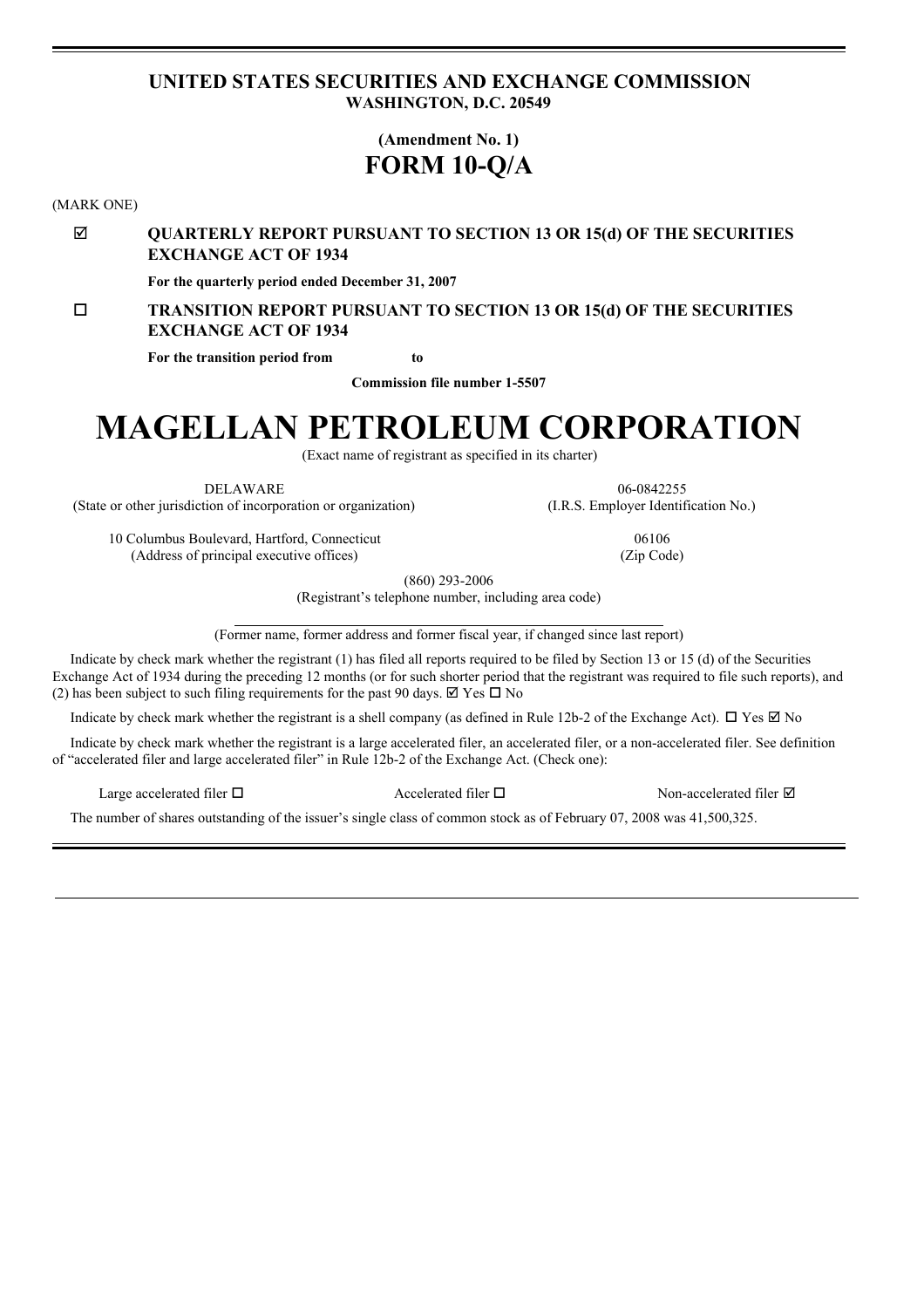# MAGELLAN PETROLEUM CORPORATION

# FORM 10-Q/A

# December 31, 2007

### TABLE OF CONTENTS

#### PART I — FINANCIAL [INFORMATION](#page-0-0)

| <b>ITEM 1 Condensed financial statements (unaudited)</b>                                                     | 3  |
|--------------------------------------------------------------------------------------------------------------|----|
| Condensed consolidated balance sheets at December 31, 2007 (as restated) and June 30, 2007                   | 3  |
|                                                                                                              |    |
| Condensed consolidated statements of operations for the three and six months ended December 31, 2007 (as     |    |
| restated) and 2006                                                                                           | 4  |
| Condensed consolidated statements of cash flows for the six months ended December 31, 2007 (as restated) and | 5  |
| 2006                                                                                                         |    |
| Notes to condensed consolidated financial statements                                                         | 6  |
| <b>ITEM 2 Management's Discussion and Analysis of Financial Condition and Results of Operations</b>          | 10 |
| <b>ITEM 3 Quantitative and Qualitative Disclosures About Market Risk</b>                                     | 17 |
| <b>ITEM 4 Controls and Procedures</b>                                                                        | 17 |
|                                                                                                              |    |
| <b>PART II - OTHER INFORMATION</b>                                                                           |    |
| <b>ITEM 1 Legal Proceedings</b>                                                                              | 19 |
| <b>ITEM 2 Unregistered Sales of Equity Securities and Use of Proceeds</b>                                    | 19 |
| <b>ITEM 4 Submission of Matters To a Vote of Security Holders</b>                                            | 20 |
| <b>ITEM 5 Other Events</b>                                                                                   | 20 |
| <b>ITEM 6 Exhibits</b>                                                                                       | 20 |
| Exhibit 10.1 First Amendment to the Company's 1998 Stock Option Plan, dated as of October 24, 2007           | 20 |
| Exhibit 10.2 Deed of Settlement dated February 7, 2008                                                       | 20 |
|                                                                                                              | 21 |
| Signatures                                                                                                   |    |
| Certifications                                                                                               | 22 |
| <b>EX-31: CERTIFICATIONS</b>                                                                                 | 22 |
| <b>EX-32: CERTIFICATIONS</b>                                                                                 | 23 |

#### IMPORTANT INFORMATION REGARDING THIS FORM 10-Q/A

#### **Explanatory Note**

This Amendment No. 1 to our Quarterly Report on Form 10-Q for the period ended December 31, 2007 is being filed solely to provide revised disclosure regarding the Company's recording of depletion expense in 1) the financial statement and related footnotes, 2) management's discussion and analysis of financial condition and results of operations, and 3) quantitative and qualitative disclosure about market risk.

As discussed in Note 8 to the accompanying consolidated financial statements in Item 1 of this quarterly report on Form 10-Q/A, subsequent to the issuance of the Company's Form 10-Q for the period ended December 31, 2007, the Company's management determined that depletion expense was miscalculated due to the misapplication of reserve information for a group of new wells which principally began production in fiscal 2008. Depletion expense for the three and six-month periods ended December 31, 2007 was understated by \$1,569,466 and \$2,816,574, respectively. The restatement has no impact on the consolidated cash flows from operations or cash and cash equivalent balances for the period presented in this Form 10-Q/A. The effects of the restatement on the previously reported Consolidated Statements of Operations for the three and six months ended December 31, 2007, Consolidated Balance Sheet as of December 31, 2007 and Consolidated Statement of Cash Flows for the six months ended December 31, 2007 are presented in Note 8.

For the convenience of the reader, this Form 10-Q/A sets forth the entire Form 10-Q. However, this Form 10-Q/A amends and restates only portions of Part I, Items 1, 2, 3 and 4. No other Items of the filing have been amended or revised. In addition, no information in this Form 10-O/A has been updated for any subsequent events occurring after February 13, 2008, the date of the original filing.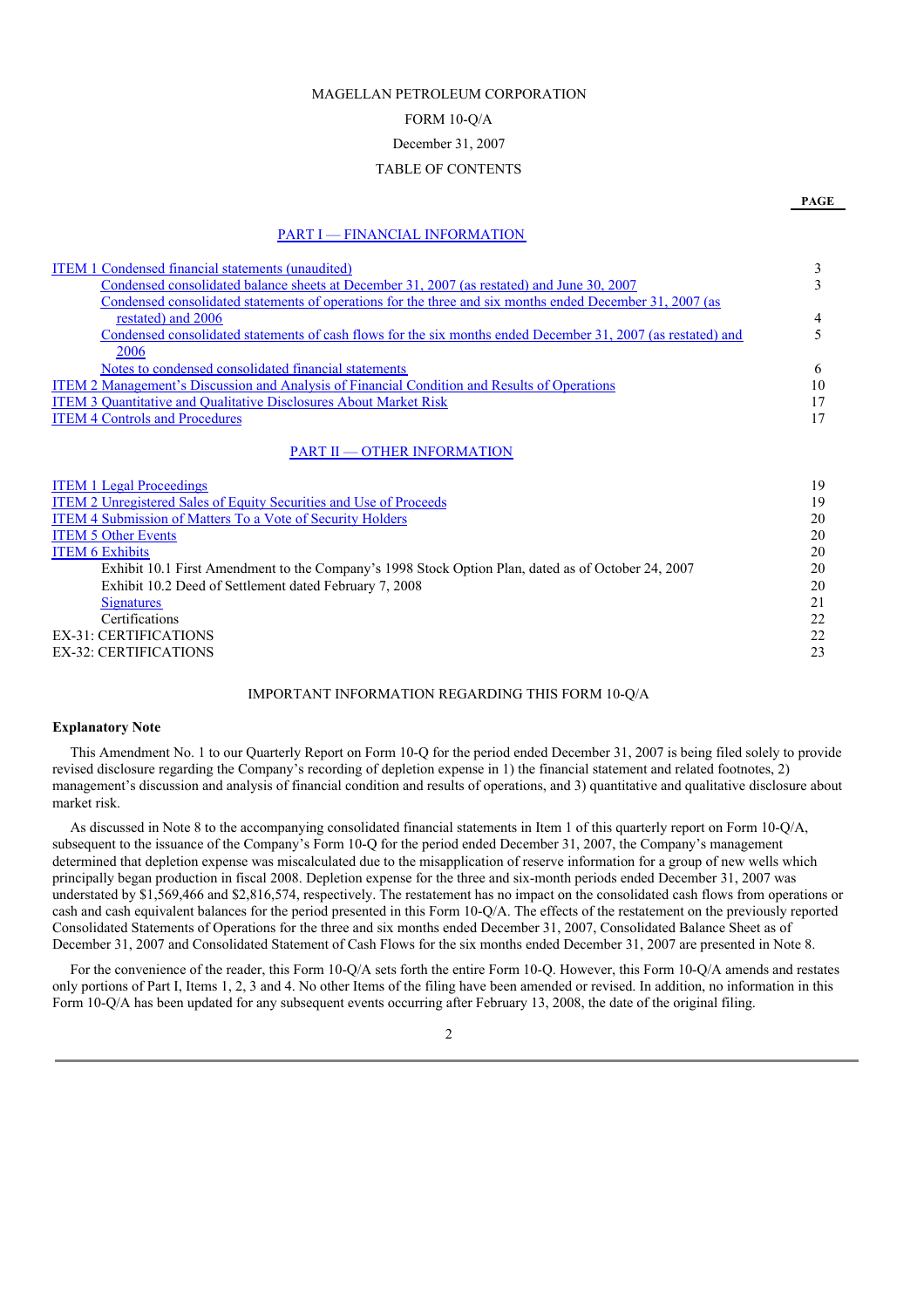# MAGELLAN PETROLEUM CORPORATION FORM 10-Q/A PART I — FINANCIAL INFORMATION

# ITEM 1 FINANCIAL STATEMENTS

# CONDENSED CONSOLIDATED BALANCE SHEETS

|                                                                                                                                                 | December 31,<br>2007                        | <b>JUNE 30,</b><br>2007 |  |
|-------------------------------------------------------------------------------------------------------------------------------------------------|---------------------------------------------|-------------------------|--|
|                                                                                                                                                 | (UNAUDITED)<br>(As Restated, See<br>Note 8) | (NOTE)                  |  |
| <b>ASSETS</b>                                                                                                                                   |                                             |                         |  |
| Current assets:                                                                                                                                 |                                             |                         |  |
| Cash and cash equivalents                                                                                                                       | 30,232,678<br>\$                            | \$28,470,448            |  |
| Accounts receivable — Trade (net of allowance for doubtful accounts of \$81,500 and<br>\$69,658 at December 31 and June 30, 2007, respectively) | 8,620,669                                   | 5,044,258               |  |
| Accounts receivable-working interest partners                                                                                                   | 350,269                                     |                         |  |
| Marketable securities                                                                                                                           | 2,404,507                                   | 2,974,280               |  |
| Inventories                                                                                                                                     | 1,096,024                                   | 702,356                 |  |
| Other assets                                                                                                                                    | 260,832                                     | 378,808                 |  |
| Total current assets                                                                                                                            | 42,964,979                                  | 37,570,150              |  |
| Deferred income taxes                                                                                                                           | 2,130,501                                   | 2,300,830               |  |
| Marketable securities                                                                                                                           | 1,000,000                                   | 1,403,987               |  |
| Property and equipment, net:                                                                                                                    |                                             |                         |  |
| Oil and gas properties (successful efforts method)                                                                                              | 126,296,515                                 | 120,734,449             |  |
| Land, buildings and equipment                                                                                                                   | 2,983,336                                   | 2,846,433               |  |
| Field equipment                                                                                                                                 | 948,532                                     | 912,396                 |  |
|                                                                                                                                                 | 130,228,383                                 | 124,493,278             |  |
| Less accumulated depletion, depreciation and amortization                                                                                       | (96, 232, 203)                              | (84, 172, 522)          |  |
| Net property and equipment                                                                                                                      | 33,996,180                                  | 40,320,756              |  |
| Goodwill                                                                                                                                        | 4,020,706                                   | 4,020,706               |  |
| Total assets                                                                                                                                    | \$<br>84,112,366                            | \$85,616,429            |  |
| LIABILITIES AND STOCKHOLDERS' EQUITY                                                                                                            |                                             |                         |  |
| Current liabilities:                                                                                                                            |                                             |                         |  |
| Accounts payable                                                                                                                                | \$<br>2,425,177                             | 5,313,653<br>\$         |  |
| Accounts payable-working interest partners                                                                                                      |                                             | 222,883                 |  |
| Accrued liabilities                                                                                                                             | 1,566,905                                   | 1,382,320               |  |
| Income taxes payable                                                                                                                            | 12,068,510                                  | 1,647,137               |  |
| Total current liabilities                                                                                                                       | 16,060,592                                  | 8,565,993               |  |
| Long term liabilities:                                                                                                                          |                                             |                         |  |
| Deferred income taxes                                                                                                                           | 2,927,294                                   | 3,518,990               |  |
| Other long term liabilities                                                                                                                     | 39,593                                      | 100,578                 |  |
| Asset retirement obligations                                                                                                                    | 10,222,099                                  | 9,456,088               |  |
| Total long term liabilities                                                                                                                     | 13,188,986                                  | 13,075,656              |  |
| Commitments                                                                                                                                     |                                             |                         |  |
| Stockholders' equity:                                                                                                                           |                                             |                         |  |
| Common stock, par value \$.01 per share:                                                                                                        |                                             |                         |  |
| Authorized 200,000,000 shares, outstanding 41,500,325                                                                                           | 415,001                                     | 415,001                 |  |
| Capital in excess of par value                                                                                                                  | 73,153,002                                  | 73,153,002              |  |
| Accumulated deficit                                                                                                                             | (25, 220, 404)                              | (13,965,849)            |  |
| Accumulated other comprehensive income                                                                                                          | 6,515,189                                   | 4,372,626               |  |
| Total stockholders' equity                                                                                                                      | 54,862,788                                  | 63,974,780              |  |
| Total liabilities and stockholders' equity                                                                                                      | $\mathbb{S}$<br>84,112,366                  | \$85,616,429            |  |

Note: The balance sheet at June 30, 2007 has been derived from the audited consolidated financial statements at that date.

See accompanying notes.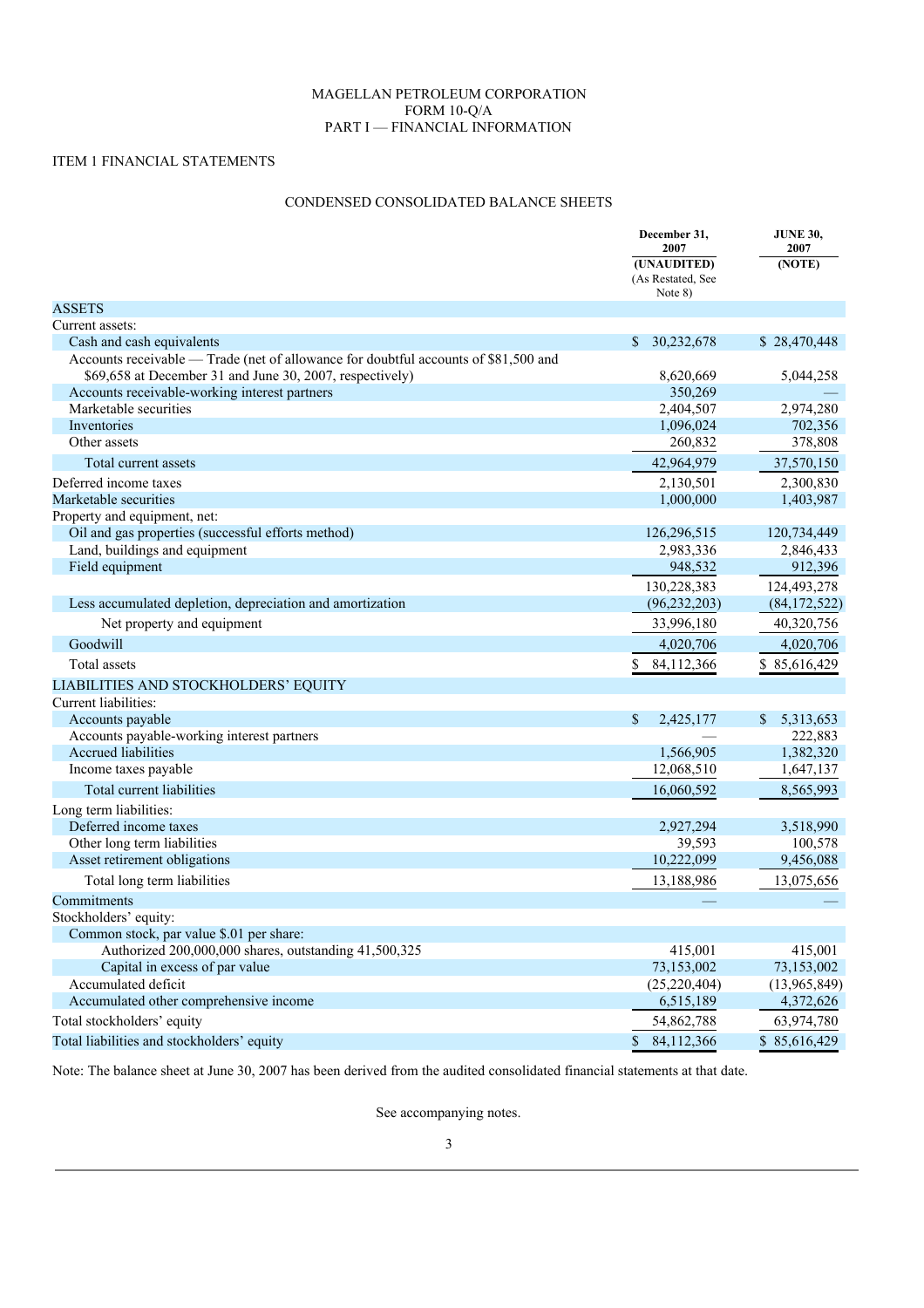# MAGELLAN PETROLEUM CORPORATION FORM 10-Q/A

# PART I — FINANCIAL INFORMATION

# ITEM 1 FINANCIAL STATEMENTS

# CONDENSED CONSOLIDATED STATEMENTS OF OPERATIONS

(unaudited)

|                                                            |                                      | <b>THREE MONTHS ENDED</b><br>DECEMBER 31, |                                      | <b>SIX MONTHS ENDED</b><br>DECEMBER 31, |
|------------------------------------------------------------|--------------------------------------|-------------------------------------------|--------------------------------------|-----------------------------------------|
|                                                            | 2007<br>(As restated, see<br>Note 8) | 2006                                      | 2007<br>(As restated, see<br>Note 8) | 2006                                    |
| <b>REVENUES:</b>                                           |                                      |                                           |                                      |                                         |
| Oil sales                                                  | \$<br>4,887,721                      | \$3,227,393                               | 9,620,541<br>S                       | \$6,152,907                             |
| Gas sales                                                  | 4,772,980                            | 4,490,952                                 | 8,762,164                            | 7,894,350                               |
| Other production related revenues                          | 713,280                              | 695,740                                   | 1,313,209                            | 1,189,992                               |
| <b>Total revenues</b>                                      | 10,373,981                           | 8,414,085                                 | 19,695,914                           | 15,237,249                              |
| <b>COSTS AND EXPENSES:</b>                                 |                                      |                                           |                                      |                                         |
| Production costs                                           | 2,525,231                            | 1,806,267                                 | 4,623,257                            | 3,597,406                               |
| Exploration and dry hole costs                             | 724,117                              | 2,541,280                                 | 2,737,591                            | 2,973,263                               |
| Salaries and employee benefits                             | 375,840                              | 394,972                                   | 820,349                              | 710,102                                 |
| Depletion, depreciation and amortization                   | 4,365,856                            | 2,762,867                                 | 8,774,220                            | 4,764,819                               |
| Auditing, accounting and legal services                    | 321,052                              | 148,204                                   | 558,103                              | 324,009                                 |
| Accretion expense                                          | 176,180                              | 134,413                                   | 346,388                              | 266,179                                 |
| Shareholder communications                                 | 154,222                              | 159,342                                   | 201,288                              | 235,890                                 |
| Gain on sale of field equipment                            | (17, 304)                            |                                           | (26,957)                             |                                         |
| Other administrative expenses                              | 771,732                              | 644,969                                   | 1,641,645                            | 1,167,581                               |
| Total costs and expenses                                   | 9,396,926                            | 8,592,314                                 | 19,675,884                           | 14,039,249                              |
| Operating income (loss)                                    | 977,055                              | (178,229)                                 | 20,030                               | 1,198,000                               |
| Interest income                                            | 569,862                              | 425,793                                   | 1,059,079                            | 770,913                                 |
| Income before income taxes                                 | 1,546,917                            | 247,564                                   | 1,079,109                            | 1,968,913                               |
| Income tax provision                                       | (12,327,026)                         | (255, 471)                                | (12, 333, 664)                       | (946, 684)                              |
| <b>NET (LOSS) INCOME</b>                                   | (10,780,109)                         | (7,907)                                   | (11, 254, 555)                       | 1,022,229                               |
| Average number of shares outstanding                       |                                      |                                           |                                      |                                         |
| Basic                                                      | 41,500,325                           | 41,500,325                                | 41,500,325                           | 41,500,325                              |
| <b>Diluted</b>                                             | 41,500,325                           | 41,500,325                                | 41,500,325                           | 41,500,325                              |
| NET (LOSS) INCOME PER SHARE (BASIC AND<br><b>DILUTED</b> ) | \$<br>(0.26)                         | \$<br>(0.00)                              | \$<br>(0.27)                         | $\mathbb{S}$<br>0.02                    |

See accompanying notes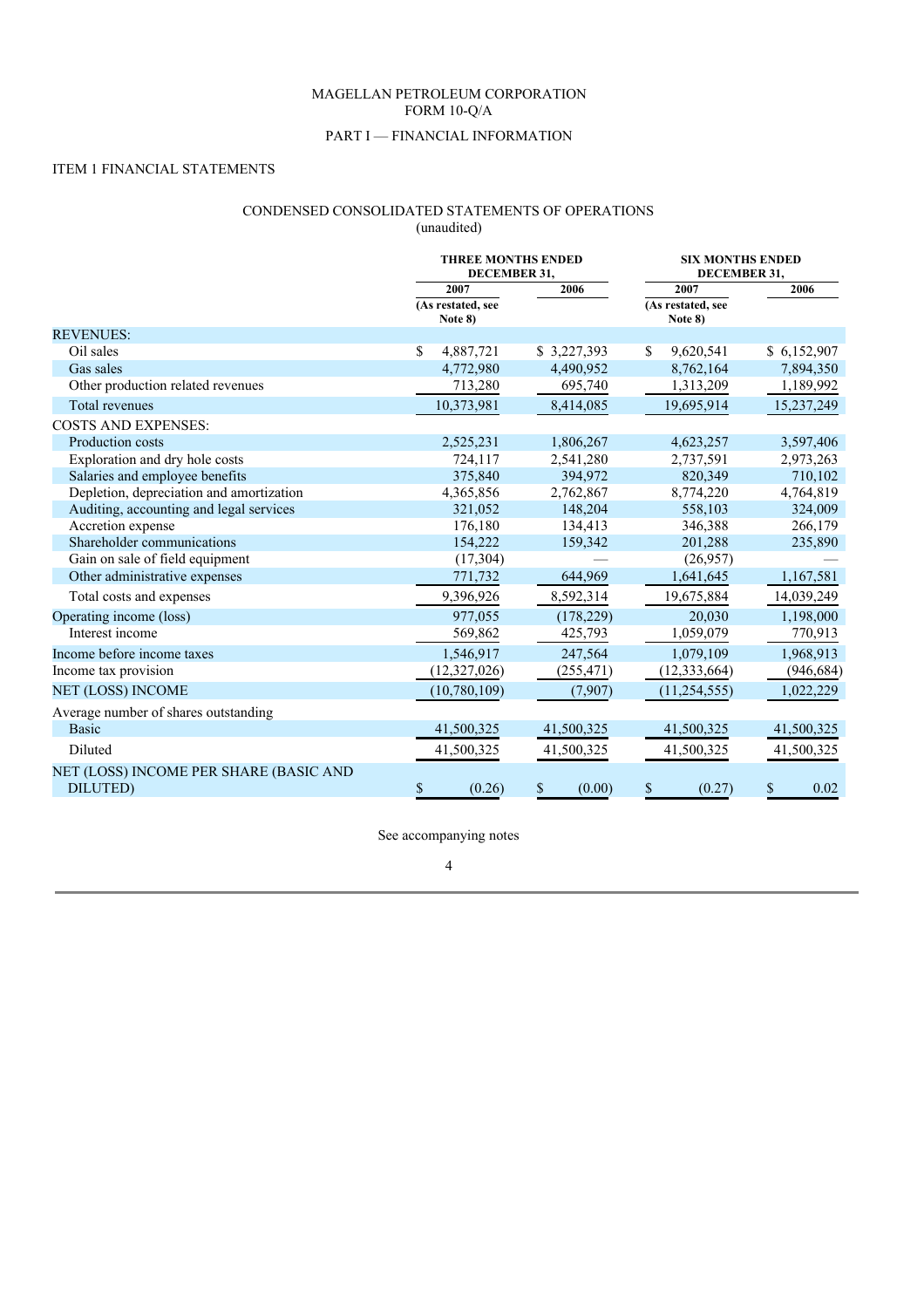# MAGELLAN PETROLEUM CORPORATION FORM 10-Q/A

# PART I — FINANCIAL INFORMATION

# ITEM 1 FINANCIAL STATEMENTS

# CONDENSED CONSOLIDATED STATEMENTS OF CASH FLOWS

(unaudited)

|                                                                                 | <b>SIX MONTHS ENDED</b><br>DECEMBER 31, |               |
|---------------------------------------------------------------------------------|-----------------------------------------|---------------|
|                                                                                 | 2007                                    | 2006          |
|                                                                                 | (As restated, see<br>Note 8)            |               |
| <b>OPERATING ACTIVITIES:</b>                                                    |                                         |               |
| Net (loss) income                                                               | (11,254,555)                            | \$1,022,229   |
| Adjustments to reconcile net loss to net cash provided by operating activities: |                                         |               |
| Gain from sale of field equipment                                               | (26,957)                                |               |
| Depletion, depreciation and amortization                                        | 8,774,220                               | 4,764,819     |
| Accretion expense                                                               | 346,388                                 | 266,179       |
| Deferred income taxes                                                           | (324, 744)                              | 1,180,020     |
| Stock option expense                                                            |                                         | 4,950         |
| Exploration and dry hole costs                                                  | 2,685,371                               | 2,861,197     |
| Increase (decrease) in operating assets and liabilities:                        |                                         |               |
| Accounts receivable                                                             | (3,290,960)                             | (1,234,337)   |
| Other assets                                                                    | 117,976                                 | 61,748        |
| Inventories                                                                     | (358, 054)                              | 26,709        |
| Accounts payable and accrued liabilities                                        | (3,376,192)                             | (600, 474)    |
| Income taxes payable                                                            | 10,360,482                              | (469, 226)    |
| Net cash provided by operating activities                                       | 3,652,975                               | 7,883,814     |
| <b>INVESTING ACTIVITIES:</b>                                                    |                                         |               |
| Proceeds from sale of field equipment                                           | 26,957                                  |               |
| Additions to property and equipment                                             | (1,401,692)                             | (429, 874)    |
| Oil and gas exploration activities                                              | (2,685,371)                             | (2,861,197)   |
| Marketable securities matured                                                   | 1,474,988                               | 539,675       |
| Marketable securities purchased                                                 | (501, 228)                              | (385, 347)    |
| Net cash used in investing activities                                           | (3,086,346)                             | (3, 136, 743) |
| <b>FINANCING ACTIVITIES:</b>                                                    |                                         |               |
| Net cash used in financing activities                                           |                                         |               |
| Effect of exchange rate changes on cash and cash equivalents                    | 1,195,601                               | 2,422,556     |
| Net increase in cash and cash equivalents                                       | 1,762,230                               | 7,169,627     |
| Cash and cash equivalents at beginning of period                                | 28,470,448                              | 21,882,882    |
| CASH AND CASH EQUIVALENTS AT END OF PERIOD                                      | 30,232,678<br>\$.                       | \$29,052,509  |
| Cash Payments:                                                                  |                                         |               |
| Income taxes                                                                    | 2,297,926                               | 487,312       |
| Interest                                                                        |                                         |               |

Supplemental Schedule of Non-cash Investing and Financing Activities:

At December 31, 2007 and 2006, accounts payable included \$1,654,587 and \$2,696,030 of payables related to property and equipment. A revision to estimates of asset retirement obligations for \$42,882 was made at December 31, 2007.

See accompanying notes.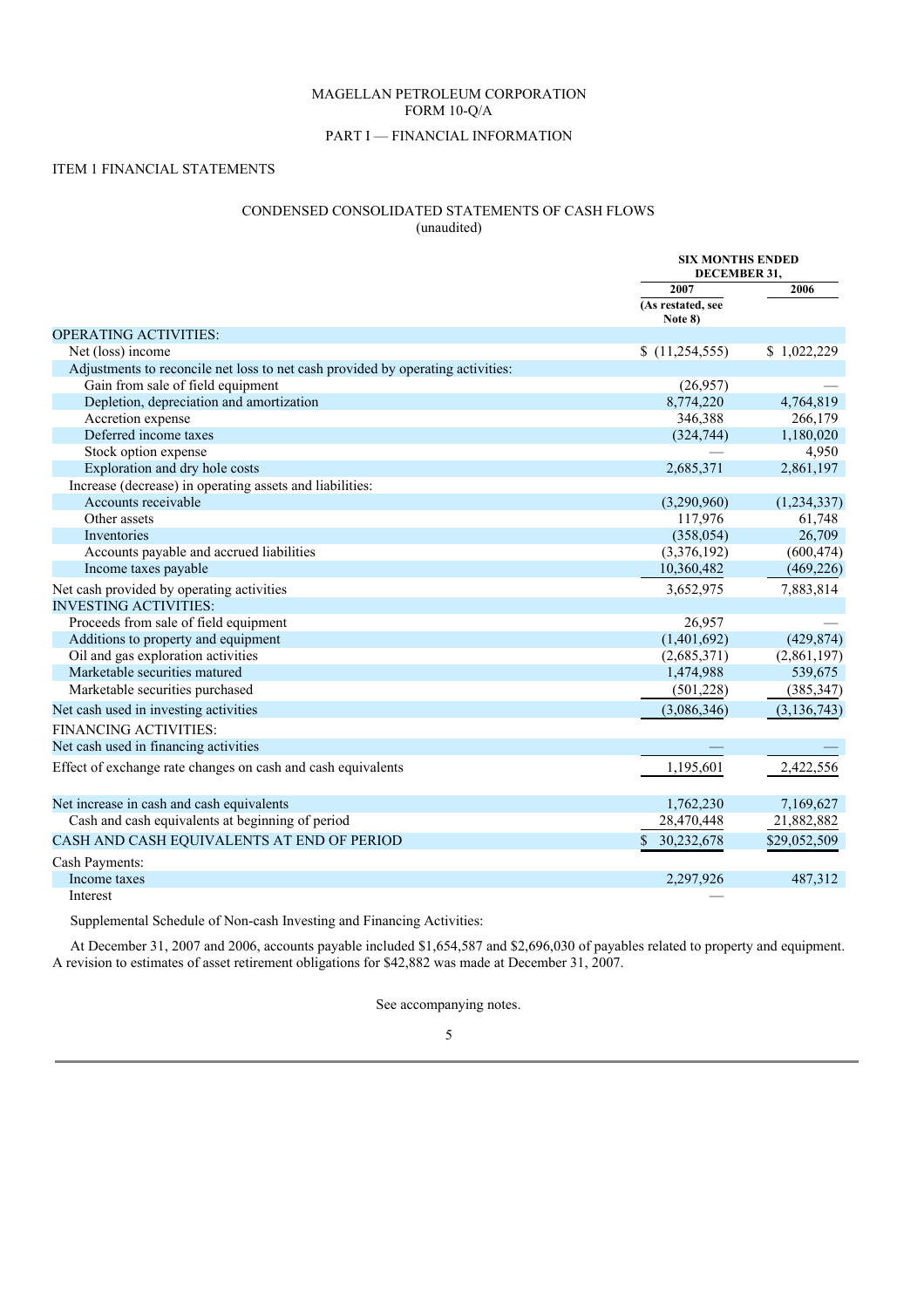# MAGELLAN PETROLEUM CORPORATION FORM 10-Q/A PART I — FINANCIAL INFORMATION

# ITEM 1 NOTES TO CONDENSED CONSOLIDATED FINANCIAL STATEMENTS

#### Note 1. Basis of Presentation

Magellan Petroleum Corporation (the "Company" or "MPC") is engaged in the sale of oil and gas and the exploration for and development of oil and gas reserves. MPC's principal asset is a 100% equity interest in its subsidiary, Magellan Petroleum Australia Limited ("MPAL"). MPAL's major assets are two petroleum production leases covering the Mereenie oil and gas field (35% working interest), one petroleum production lease covering the Palm Valley gas field (52% working interest), and three petroleum production leases covering the Nockatunga oil field (41% working interest). Both the Mereenie and Palm Valley fields are located in the Amadeus Basin in the Northern Territory of Australia. The Nockatunga field is located in the Cooper Basin in South Australia. The Palm Valley Darwin contract expires in January, 2012 and the Mereenie contracts expire in June, 2009. MPC has a direct 2.67% carried interest in the Kotaneelee gas field in the Yukon Territory of Canada.

The accompanying unaudited condensed consolidated financial statements include the accounts of MPC and MPAL, collectively the Company, and have been prepared in accordance with accounting principles generally accepted in the United States for interim financial information and with the instructions to Form 10-Q and Rule 10-01 of Regulation S-X. Accordingly, they do not include all of the information and footnotes required by generally accepted accounting principles for complete financial statements. In the opinion of management, all adjustments considered necessary for a fair presentation have been included. All such adjustments are of a normal recurring nature. Operating results for the three and six months ended December 31, 2007 are not necessarily indicative of the results that may be expected for the year ending June 30, 2008. For further information, refer to the consolidated financial statements and footnotes thereto included in the Company's Annual Report on Form 10-K for the year ended June 30, 2007. All amounts presented are in United States dollars, unless otherwise noted.

Certain reclassifications of prior period data included in the accompanying consolidated financial statements have been made to conform with current financial statement presentation. An increase in construction payables of \$1,830,464 for the six months ended December 31, 2006 has been reclassified to additions to property and equipment on the consolidated statements of cash flows. This reclassification did not impact previously reported subtotals for operating, investing or financing cash flows.

#### *Recent Accounting Pronouncements*

In September 2006, the Financial Accounting Standards Board ("FASB") issued SFAS No. 157, "Fair Value Measurements" ("SFAS 157"). SFAS 157 defines fair value, establishes a framework for measuring fair value in generally accepted accounting principles and expands disclosures about fair value measurements. This Statement applies under other accounting pronouncements that require or permit fair value measurements, the FASB having previously concluded in those accounting pronouncements that fair value is the relevant measurement attribute. Accordingly, this Statement does not require any new fair value measurements. SFAS 157 is effective for the Company beginning July 1, 2008. The Company is currently evaluating the impact, if any, the adoption of SFAS 157 will have on its consolidated financial position, results of operations and cash flows.

In February 2007, the FASB issued SFAS No. 159 "The Fair Value Option for Financial Assets and Financial Liabilities," ("SFAS 159"). SFAS 159 provides companies with an option to report selected financial assets and financial liabilities at fair value. Unrealized gains and losses on items for which the fair value option has been elected are reported in earnings at each subsequent reporting date. SFAS 159 is effective for the Company beginning July 1, 2008. The Company is currently in the process of evaluating the impact of adopting SFAS 159 on its consolidated financial statements.

#### Note 2. Comprehensive Income (Loss)

Total comprehensive income (loss) during the three and six month periods ended December 31, 2007 and 2006 was as follows: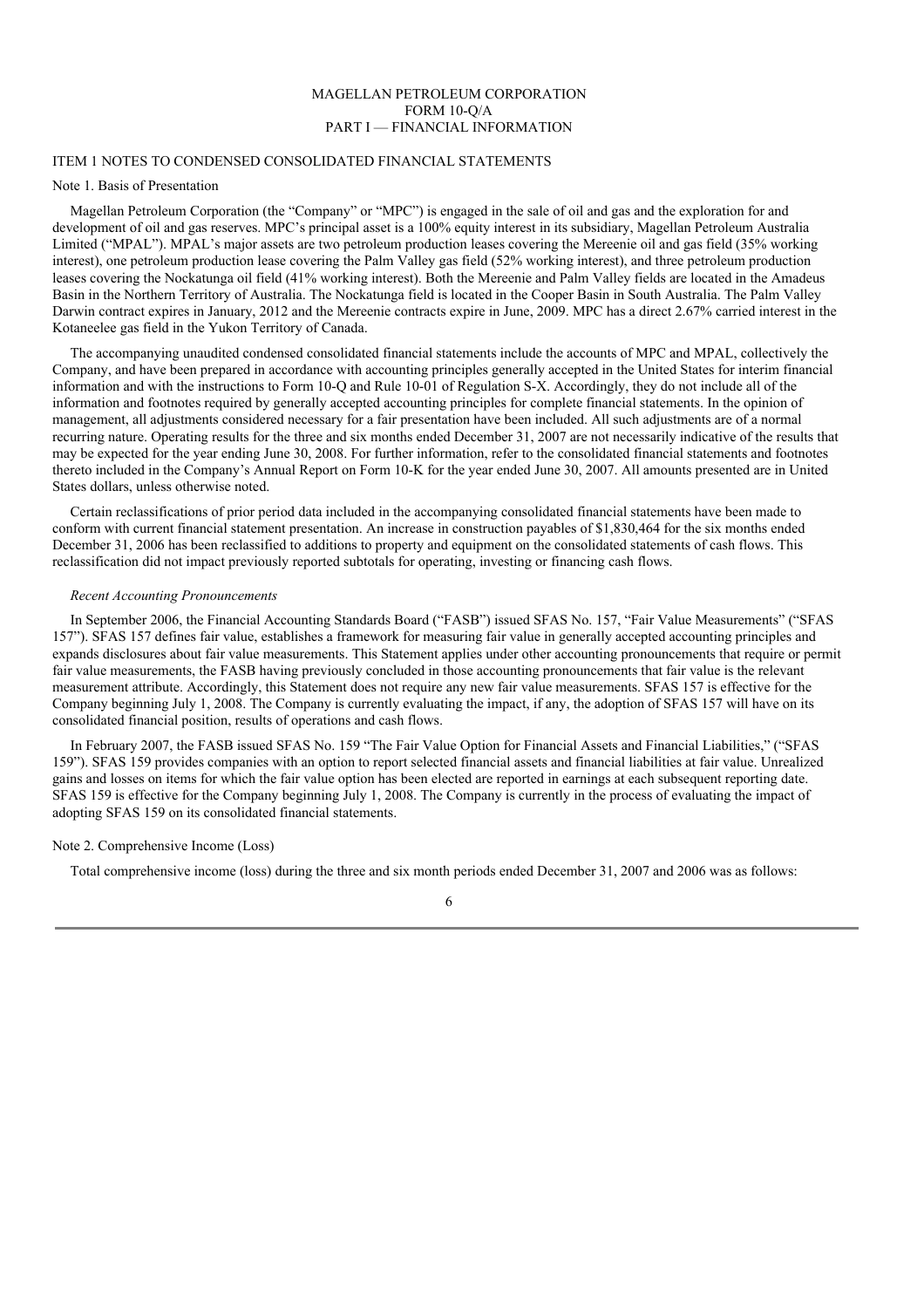|                                          | <b>THREE MONTHS ENDED</b><br>DECEMBER 31. |             | <b>SIX MONTHS ENDED</b><br>DECEMBER 31. | <b>ACCUMULATED</b><br><b>OTHER</b><br><b>COMPREHENSIVE</b> |              |
|------------------------------------------|-------------------------------------------|-------------|-----------------------------------------|------------------------------------------------------------|--------------|
|                                          | 2007                                      | 2006        | 2007                                    | 2006                                                       | (INCOME)LOSS |
| Balance at June 30, 2007                 |                                           |             |                                         |                                                            | 4,372,626    |
| Net (loss) income                        | \$(10,780,109)                            | (7.907)     | \$(11,254,555)                          | \$1,022,229                                                |              |
| Foreign currency translation adjustments | (162, 924)                                | 2,510,633   | 2,142,563                               | 3,786,588                                                  | 2,142,563    |
| Total comprehensive (loss) income        | \$(10, 943, 033)                          | \$2,502,726 | \$ (9,111,992)                          | \$4,808,817                                                |              |
| Balance at December 31, 2007             |                                           |             |                                         |                                                            | 6,515,189    |

#### Note 3. Earnings (Loss) per Share

Earnings per common share are based upon the weighted average number of common and common equivalent shares outstanding during the period. The only reconciling item in the calculation of diluted EPS is the dilutive effect of stock options which were computed using the treasury stock method. During the three and six month periods ended December 31, 2007 and 2006, the Company did not issue any stock options. At December 31, 2007 and 2006, the Company did not have any stock options that were issued that had a stock price below the average stock price for the period. Accordingly, there were no other potentially dilutive items at December 31, 2007 and 2006.

#### Note 4. Segment Information

The Company has two reportable segments, MPC and its wholly owned subsidiary, MPAL. The Company's chief operating decision maker is Daniel J. Samela (President, Chief Executive Officer and Chief Accounting and Financial Officer) who reviews the results of the MPC and MPAL businesses on a regular basis. MPC and MPAL both engage in business activities from which it may earn revenues and incur expenses. MPAL and its subsidiaries are considered one segment. Although there is discreet information available below the MPAL level, their products and services, production processes, market distribution and customers are similar in nature. In addition, MPAL has a management team which focuses on drilling efforts, capital expenditures and other operational activities.

Segment information (in thousands) for the Company's two operating segments is as follows:

|                                | <b>THREE MONTHS ENDED</b><br>DECEMBER 31, |    |       |    | <b>SIX MONTHS ENDED</b><br>DECEMBER 31, |   |        |
|--------------------------------|-------------------------------------------|----|-------|----|-----------------------------------------|---|--------|
|                                | 2007                                      |    | 2006  |    | 2007                                    |   | 2006   |
| Revenues:                      |                                           |    |       |    |                                         |   |        |
| <b>MPC</b>                     | \$<br>31                                  | \$ |       | \$ | 91                                      | S |        |
| <b>MPAL</b>                    | 10,343                                    |    | 8,414 |    | 19,605                                  |   | 15,236 |
| Total consolidated revenues    | 10,374                                    |    | 8,414 |    | 19,696                                  | S | 15,237 |
| Net (loss) income:             |                                           |    |       |    |                                         |   |        |
| <b>MPC</b>                     | \$<br>(655)                               | \$ | (432) |    | (1,144)                                 |   | (855)  |
| <b>MPAL</b>                    | (10, 125)                                 |    | 424   |    | (10, 111)                               |   | 1,877  |
| Consolidated net (loss) income | (10,780)                                  |    | (8)   |    | \$(11,255)                              |   | 1,022  |

# Note 5. Exploration and Dry Hole Costs

These costs relate primarily to the exploration work being performed on MPAL's properties. During the six months ended December 31, 2007, the Company incurred dry hole costs of \$1,505,000 in the Cooper Basin and \$125,000 in the Weald Basin in the United Kingdom.

# Note 6. Asset Retirement Obligations

A reconciliation of the Company's asset retirement obligations for the six months ended December 31, 2007 was as follows:

| Balance at July 1, 2007      | \$9,456,088  |
|------------------------------|--------------|
| Liabilities incurred         |              |
| Liabilities settled          |              |
| Accretion expense            | 346,388      |
| Revisions to estimate        | 42,882       |
| Exchange effect              | 376,741      |
| Balance at December 31, 2007 | \$10,222,099 |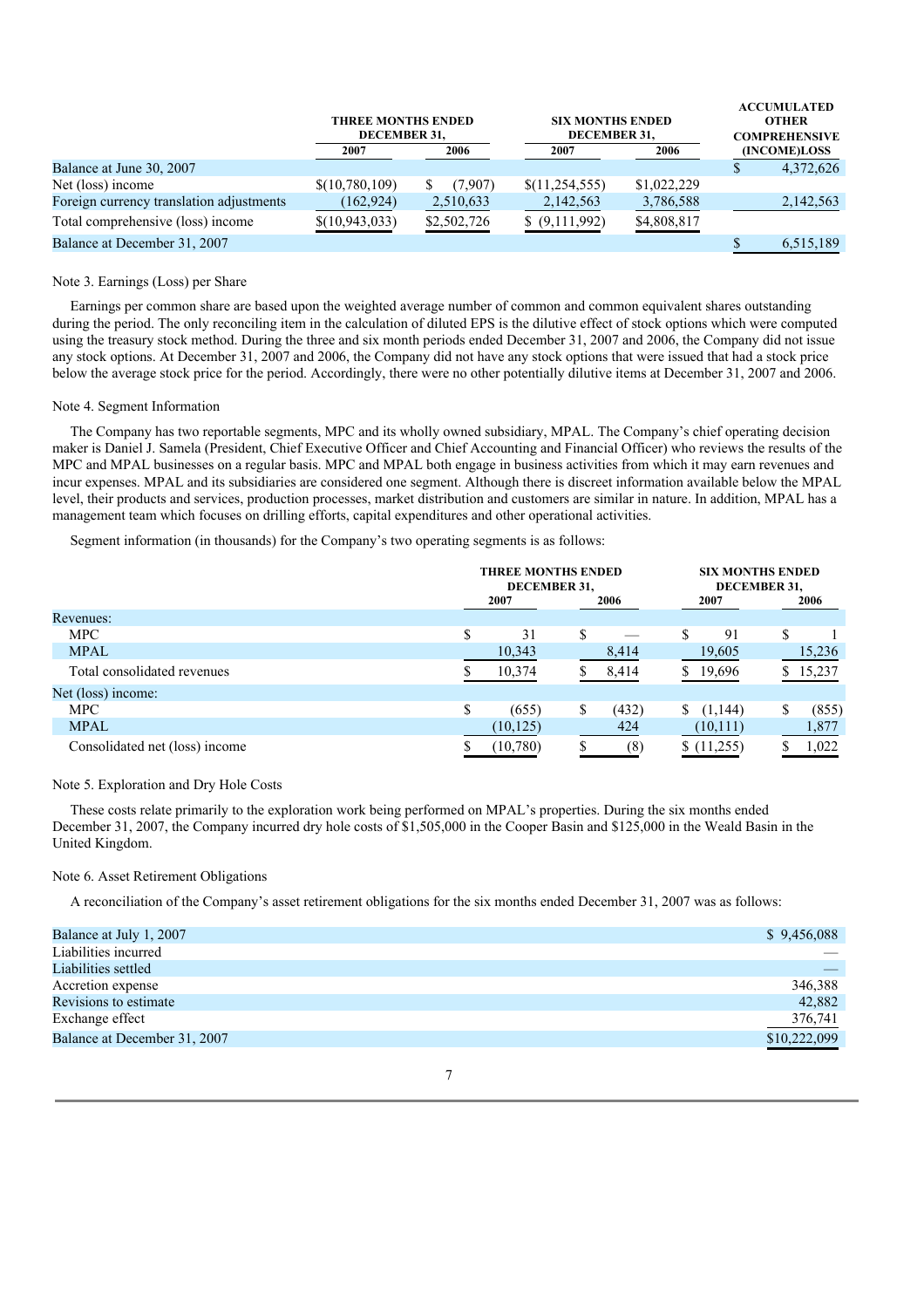## Note 7. Income Taxes

As previously disclosed, the Australian Taxation Office ("ATO") conducted an audit of the Australian income tax returns of MPAL and its wholly owned subsidiaries for the years 1997- 2005. The ATO audit focused on certain income tax deductions claimed by Paroo Petroleum Pty. Ltd. ("PPPL"), a wholly-owned subsidiary of MPAL related to the write-off of outstanding loans made by PPPL to other entities within the MPAL group of companies. As a result of this audit, the ATO in August, 2007 issued "position papers" which set forth its opinions that these previous deductions should be disallowed, resulting in additional income taxes being payable by MPAL and its subsidiaries. In the position papers, the ATO sets out its legal basis for its conclusions. The ATO indicated in its position papers that the increase in taxes arising from its proposed positions would be (Aus.) \$13,392,460 plus possible interest and penalties, which could have exceeded the amount of the increased taxes asserted by the ATO.

In a comprehensive audit conducted by the ATO in the period 1992-94, the ATO concluded that PPPL was carrying on business as a money lender and accordingly, should, for taxation purposes, account for its interest income on an accrual basis rather than a cash basis. MPAL accepted this conclusion and from that point has been determining its annual Australian taxation liability on this basis (including claiming deductions for bad debts as a money lender).

Recently, the ATO has taken a more aggressive approach with respect to its views regarding income tax deductions attributable to inhouse finance companies. Since this change in approach, the ATO has commenced audits of a number of companies involving, among other issues, the appropriate treatment of bad debt deductions taken by in-house finance companies. Magellan understands that, at this time, while there have been negotiated settlements in relation to some of these audits, none of them has reached final resolution in court.

Based upon the advice of Australian tax counsel, the Company and the ATO held settlement discussions concerning this matter during this quarter. In order to avoid a protracted and costly legal battle with the ATO, diversion of company management and resources away from Company business and the possibility of significantly higher payments with a loss in court, the Company decided to settle this matter. On December 19, 2007, MPAL reached a non-binding agreement in principle to settle this dispute for an aggregate settlement payment by MPAL to the ATO of (Aus) \$14,641,994. The aggregate settlement payment is comprised of (Aus) \$10,340,796 in amended taxes and (AUS) \$4,301,198 of interest on the amended taxes. No penalties were to be assessed as part of the terms of the settlement. The agreement in principle to settle the dispute was conditioned upon MPAL and the ATO agreeing on formal terms of settlement in a binding agreement (the Deed of Settlement) which the parties agreed to negotiate and sign promptly. As further agreed by the parties, the ATO issued assessments for the agreed upon amended tax liabilities in January 2008. Under the final terms of the Deed of Settlement signed by the parties on February 7, 2008, MPAL agreed not to object to or appeal the ATO's amended assessments. The Deed of Settlement with the ATO constitutes a complete release and extinguishment of the tax liabilities of MPAL and its subsidiaries with respect to the amended assessments and the prior bad debt deductions.

On January 21, 2008 MPAL paid (AUS) \$5,000,000 to the ATO as a deposit towards this settlement. The remaining (AUS) \$9,641,994 is scheduled to be paid by MPAL on February 14, 2008.

Both the amended taxes and interest in the amount of US\$12,836,636 has been recorded as part of the income tax provision for the quarter ended December 31, 2007 (\$.31 per share).

The Company adopted FIN 48 on July 1, 2007. Under FIN 48, a company recognizes an uncertain tax position ("UTP") based on whether it is more likely than not that the UTP will be sustained upon examination by the appropriate taxing authority, including resolution of any related appeals or litigation processes, based solely on the technical merits of the position. In evaluating whether a UTP has met the more-likely-than-not recognition threshold, a company must presume that its positions will be examined by the appropriate taxing authority that has full knowledge of all relevant information. The second step of FIN 48 adoption is measurement. A UTP that meets the more-likely-than-not recognition threshold is measured to determine the amount of benefit to recognize in the financial statements. The UTP is measured at the largest amount of benefit that is greater than 50 percent likely of being realized upon ultimate settlement. A UTP is not recognized if it does not meet the more-likely-than-not threshold.

Upon the adoption of FIN 48, MPAL received a legal opinion from its Australian tax counsel that concluded that the Company would be more likely than not to sustain these deductions in court. Australian tax counsel also advised the Company that 100% of the tax benefit of these deductions is the largest amount of the benefit that would be more than 50% likely to be realized. As a result, the Company recorded no liability for this UTP prior to the settlement which was negotiated in December.

The components of the income tax (in thousands) between MPC and MPAL are as follows:

<sup>8</sup>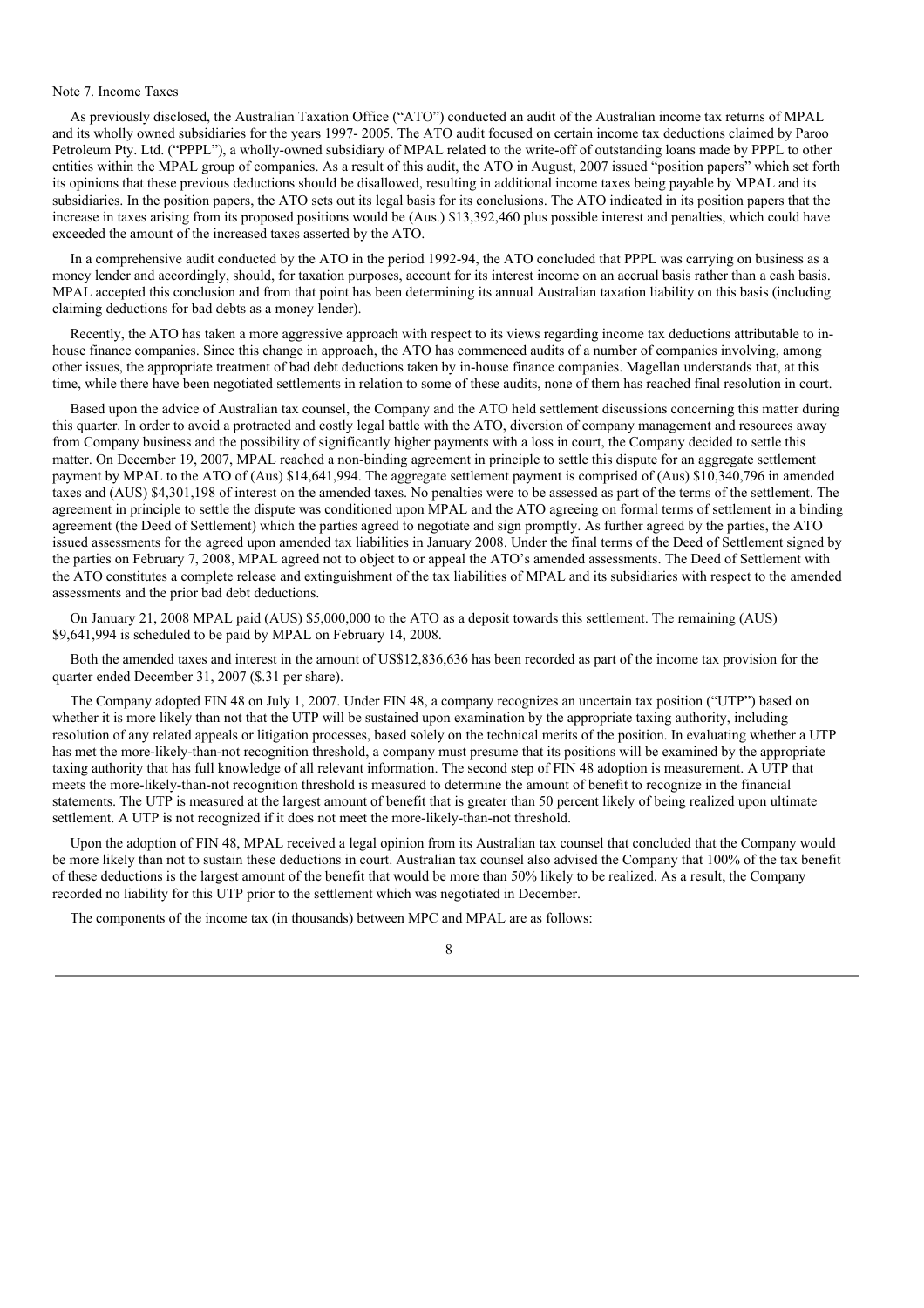|                                                                     | <b>3 MONTHS ENDED</b><br><b>DECEMBER 31</b> |          | <b>6 MONTHS ENDED</b><br><b>DECEMBER 31</b> |         |  |
|---------------------------------------------------------------------|---------------------------------------------|----------|---------------------------------------------|---------|--|
|                                                                     | 2007                                        | 2006     | 2007                                        | 2006    |  |
| Income before income taxes                                          | 1,547<br>S.                                 | 248<br>S | \$1,079                                     | \$1,969 |  |
| Tax at $30\%$                                                       | 464                                         | 74       | 324                                         | 591     |  |
| MPC's non Australian loss                                           | 195                                         | 129      | 337                                         | 257     |  |
| Non-taxable Australian revenue                                      | (162)                                       | (114)    | (225)                                       | (199)   |  |
| Depletion on step up basis — oil $\&$ gas properties                |                                             | 165      | 19                                          | 293     |  |
| Other permanent differences                                         | 10                                          |          | 11                                          |         |  |
| ATO assessment of prior year taxes, net of interest expense benefit | 11,706                                      |          | 11,706                                      |         |  |
| Increase in valuation reserve for foreign (UK) exploration          |                                             |          |                                             |         |  |
| expenditures                                                        | 107                                         |          | 140                                         |         |  |
| Australian income tax provision                                     | 12,320                                      | 256      | 12,312                                      | 947     |  |
| MPC income tax provision(a)                                         |                                             |          | 22                                          |         |  |
| Consolidated income tax provision                                   | \$12,327                                    | 256      | \$12,334                                    | 947     |  |
| Current income tax provision                                        | \$12,644                                    | 19       | \$12,659                                    | 889     |  |
| Deferred income tax (benefit) provision                             | (317)                                       | 237      | (325)                                       | 58      |  |
| Income tax provision                                                | \$12,327                                    | 256      | \$12,334                                    | 947     |  |
| Effective tax rate                                                  | 416%                                        | 103%     | 114%                                        | 48%     |  |

(a) MPC's income tax provisions represent the 25% Canadian withholding tax on its Kotaneelee gas field carried interest net proceeds.

The Company has made a policy election that interest and penalty costs, if incurred, will be classified as income taxes in the Company's financial statements. The tax years that remain open and subject to examination by tax jurisdictions are fiscal 2004 to present in the United States and fiscal 1996 to present in Australia except for the issues agreed upon in the Deed of Settlement discussed above which are now closed.

#### Note 8. Restatement of Financial Information

Subsequent to the issuance of the consolidated financial statements for the period ended December 31, 2007, the Company's management determined that depletion expense was miscalculated due to the misapplication of reserve information for a group of new wells which principally began production in fiscal 2008. Depletion expense for the three and six-month period ended December 31, 2007 was understated by \$1,569,466 and \$2,816,574, respectively. As a result, the consolidated financial statements for the period ended December 31, 2007 have been restated. The restatement has no impact on the consolidated cash flows from operations or cash and cash equivalent balances for the period presented in this Form 10-Q/A.

The following is a summary of the effect of the restatement on the originally issued Consolidated Statements of Operations for the three and six months ended December 31, 2007, Consolidated Balance Sheet as of December 31, 2007 and Consolidated Statement of Cash Flows for the six months ended December 31, 2007:

## CONSOLIDATED STATEMENTS OF OPERATIONS (Unaudited)

|                                          | <b>December 31, 2007</b>  |                |                           |                |  |  |
|------------------------------------------|---------------------------|----------------|---------------------------|----------------|--|--|
|                                          |                           | 3 months       |                           | 6 months       |  |  |
|                                          | As Previously<br>Reported | As Restated    | As Previously<br>Reported | As Restated    |  |  |
| Depletion, depreciation and amortization | \$2,796,390               | \$4,365,856    | \$5,957,646               | 8,774,220      |  |  |
| Total costs and expenses                 | 7,827,460                 | 9,396,926      | 16,859,310                | 19,675,884     |  |  |
| Operating income                         | 2,546,521                 | 977,055        | 2,836,604                 | 20,030         |  |  |
| Income before income taxes               | 3,116,383                 | 1,546,917      | 3,895,683                 | 1,079,109      |  |  |
| Income tax provision                     | (12,797,866)              | (12,327,026)   | (13, 178, 636)            | (12, 333, 664) |  |  |
| Net (loss)                               | (9,681,483)               | (10, 780, 109) | (9, 282, 953)             | (11, 254, 555) |  |  |
| Per share (basic $&$ diluted)            | \$<br>(0.23)              | \$<br>(0.26)   | \$<br>(0.22)              | \$<br>(0.27)   |  |  |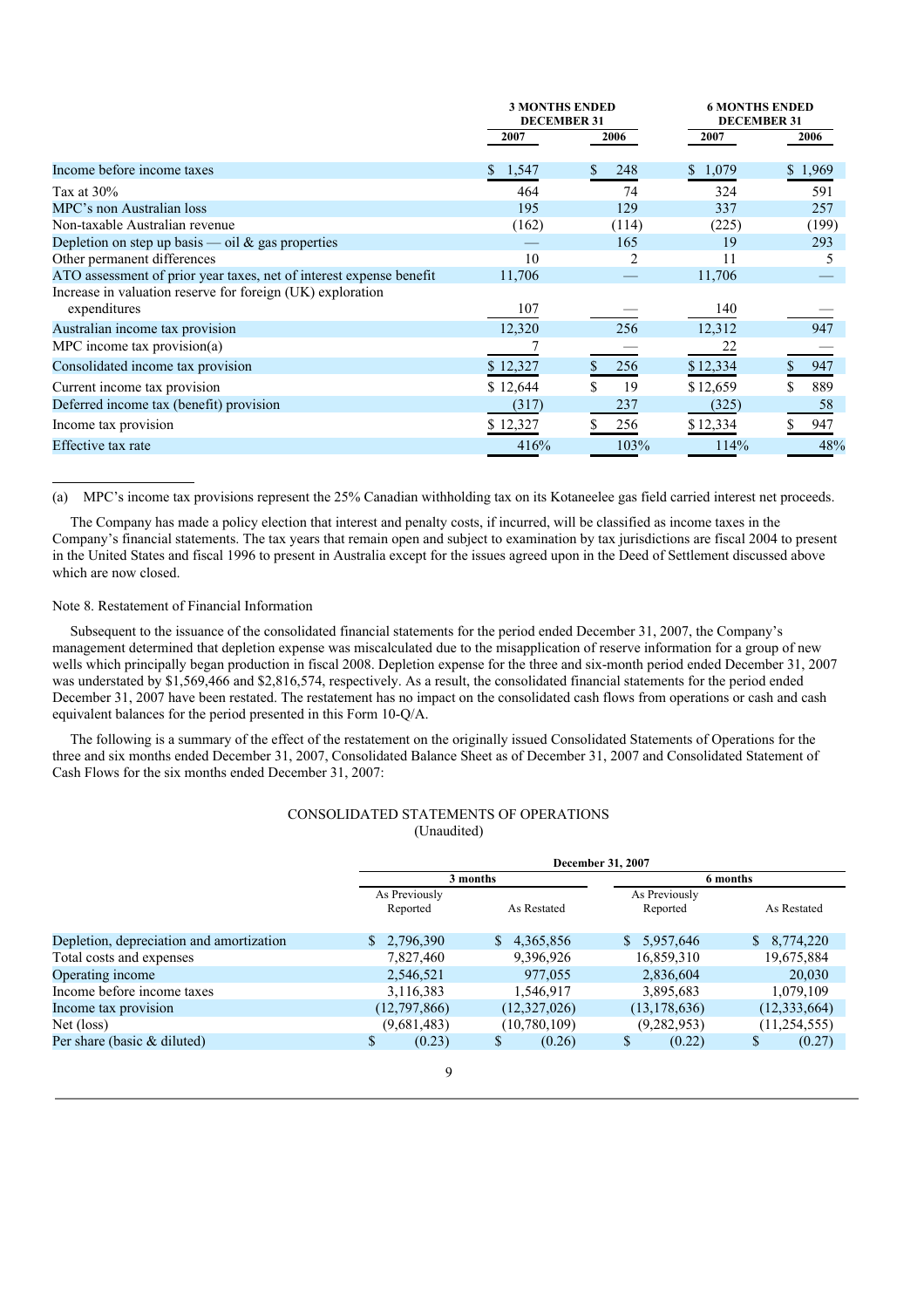# CONSOLIDATED BALANCE SHEET (Unaudited)

|                                                      | December 31, 2007      |                |  |  |
|------------------------------------------------------|------------------------|----------------|--|--|
|                                                      | As Previously Reported |                |  |  |
|                                                      |                        |                |  |  |
| Deferred income tax asset                            | \$<br>1,330,021        | \$2,130,501    |  |  |
| Accumulated depletion, depreciation and amortization | (93,397,178)           | (96, 232, 203) |  |  |
| Net property and equipment                           | 36,831,205             | 33,996,180     |  |  |
| Total assets                                         | 86,146,911             | 84, 112, 366   |  |  |
|                                                      |                        |                |  |  |
| Deferred income tax liability                        | 2,977,321              | 2,927,294      |  |  |
| Total long term liabilities                          | 13,239,013             | 13,188,986     |  |  |
| Accumulated deficit                                  | (23, 248, 802)         | (25, 220, 404) |  |  |
| Accumulated other comprehensive income               | 6,528,105              | 6,515,189      |  |  |
| Total stockholders' equity                           | 56,847,306             | 54,862,788     |  |  |
| Total liabilities and stockholders' equity           | 86,146,911             | 84, 112, 366   |  |  |

# CONSOLIDATED STATEMENT OF CASH FLOWS (Unaudited)

|                                          |                        | December 31, 2007 |                |
|------------------------------------------|------------------------|-------------------|----------------|
|                                          | As Previously Reported |                   | As Restated    |
| Net loss                                 | \$                     | (9,282,953)       | \$(11,254,555) |
| Depletion, depreciation and amortization |                        | 5,957,646         | 8,774,220      |
| Deferred income taxes                    |                        | 520,228           | (324, 744)     |

# ITEM 2 MANAGEMENT'S DISCUSSION AND ANALYSIS OF FINANCIAL CONDITION AND RESULTS OF OPERATIONS

#### RESTATEMENT

As discussed in Note 8 to the accompanying consolidated financial statements in Item 1 of this quarterly report on Form 10-Q/A, subsequent to the issuance of the Company's Form 10-Q for the period ended December 31, 2007, the Company's management determined that depletion expense was miscalculated due to the misapplication of reserve information for a group of new wells which principally began production in fiscal 2008. Depletion expense for the three and six-month period ended December 31, 2007 was understated by \$1,569,466 and \$2,816,574, respectively. The restatement has no impact on the consolidated cash flows from operations or cash and cash equivalent balances for the period presented in this Form 10-Q/A. The effects of the restatement on the previously reported Consolidated Statements of Operations for the three and six months ended December 31, 2007, Consolidated Balance Sheet as of December 31, 2007 and Consolidated Statement of Cash Flows for the six months ended December 31, 2007 are presented in Note 8.

Management's Discussion and Analysis has been revised for the effects of the restatement.

#### FORWARD LOOKING STATEMENTS

Statements included in Management's Discussion and Analysis of Financial Condition and Results of Operations which are not historical in nature are intended to be, and are hereby identified as, forward looking statements for purposes of the "Safe Harbor" Statement under the Private Securities Litigation Reform Act of 1995. The Company cautions readers that forward looking statements are subject to certain risks and uncertainties that could cause actual results to differ materially from those indicated in the forward looking statements. The results reflect fully consolidated financial statements of MPC and MPAL. Among these risks and uncertainties are the pricing and production levels from the properties in which the Company has interests and the extent of the recoverable reserves at those properties. In addition, the Company has a large number of exploration permits and faces the risk that any wells drilled may fail to encounter hydrocarbons in commercially recoverable quantities. The Company undertakes no obligation to update or revise forwardlooking statements, whether as a result of new information, future events, or otherwise.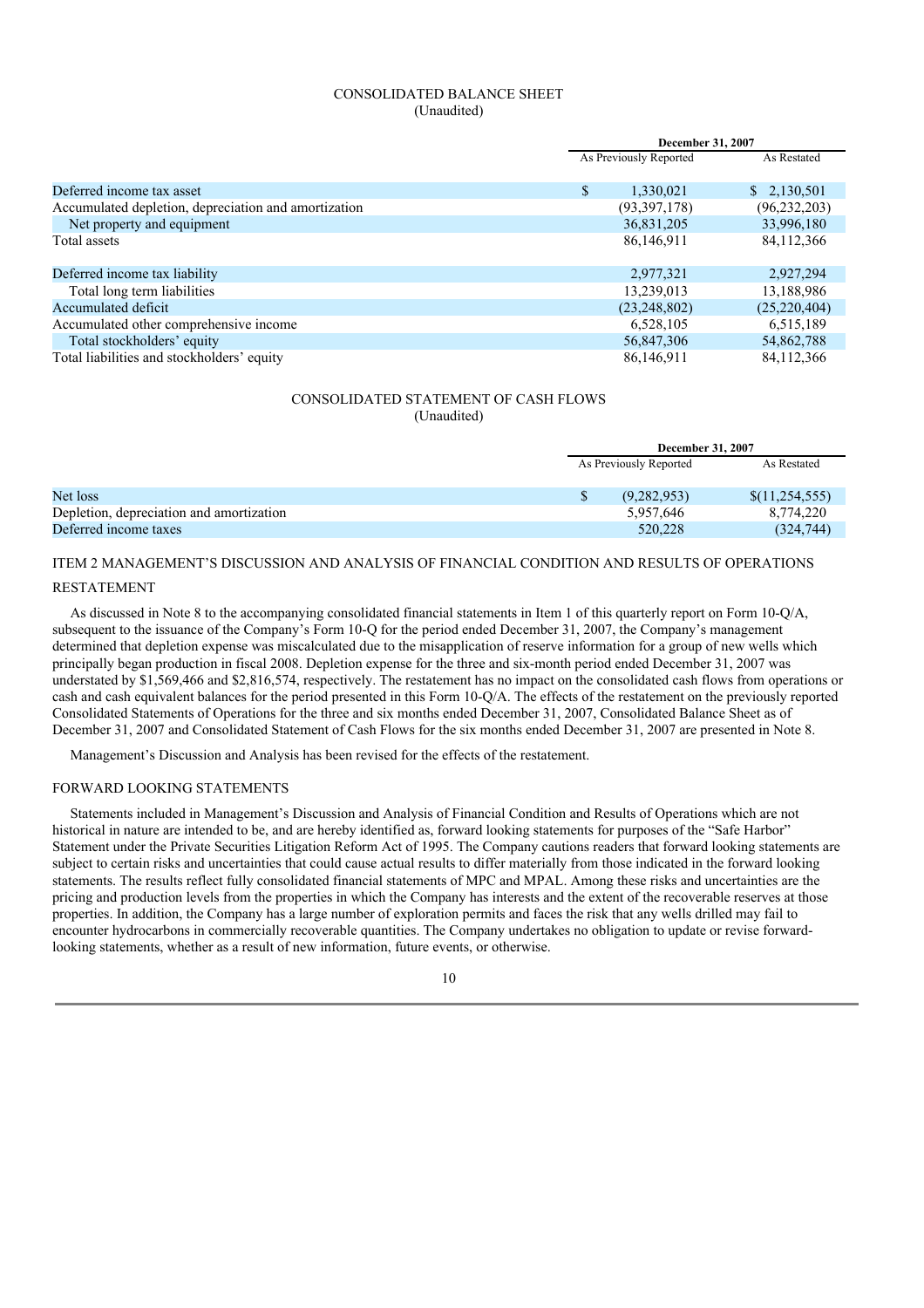# CRITICAL ACCOUNTING POLICIES

#### Oil and Gas Properties

The Company follows the successful efforts method of accounting for its oil and gas operations. Under this method, the costs of successful wells, development dry holes, productive leases and permit and concession costs are capitalized and amortized on a units-ofproduction basis over the life of the related reserves. Cost centers for amortization purposes are determined on a field-by-field basis. The Company records its proportionate share in joint venture operations in the respective classifications of assets, liabilities and expenses. Unproved properties with significant acquisition costs are periodically assessed for impairment in value, with any impairment charged to expense. The successful efforts method also imposes limitations on the carrying or book value of proved oil and gas properties. Oil and gas properties are reviewed for impairment whenever events or changes in circumstances indicate that the carrying amounts may not be recoverable. The Company estimates the future undiscounted cash flows from the affected properties to determine the recoverability of carrying amounts. In general, analyses are based on proved developed reserves, except in circumstances where it is probable that additional resources will be developed and contribute to cash flows in the future. For Mereenie and Palm Valley, proved developed reserves are limited to contracted quantities. If such contracts are extended, the proved developed reserves will be increased to the lesser of the actual proved developed reserves or the contracted quantities.

Exploratory drilling costs are initially capitalized pending determination of proved reserves but are charged to expense if no proved reserves are found. Other exploration costs, including geological and geophysical expenses, leasehold expiration costs and delay rentals, are expensed as incurred. Because the Company follows the successful efforts method of accounting, the results of operations may vary materially from quarter to quarter. An active exploration program may result in greater exploration and dry hole costs.

# Income Taxes

The Company follows Financial Accounting Standards Board ("FASB") Statement No. 109, "Accounting for Income Taxes" ("SFAS 109"), the liability method in accounting for income taxes. Under this method, deferred tax assets and liabilities are determined based on differences between the financial reporting and tax bases of assets and liabilities and are measured using the enacted tax rates and laws that will be in effect when the differences are expected to reverse. The Company records a valuation allowance for deferred tax assets when it is more likely than not that such assets will not be recovered.

FASB Interpretation No. 48, "Accounting for Uncertainty in Income Taxes" ("FIN 48") is an interpretation of SFAS 109 and was adopted by the Company July 1, 2007. FIN 48 prescribes a comprehensive model for recognizing, measuring, presenting, and disclosing in the financial statements uncertain tax positions that the company has taken or expects to take in its tax returns. Under FIN 48, the Company is able to recognize a tax position based on whether it is more likely than not that a tax position will be sustained upon examination, including resolution of any related appeals or litigation processes, based on the technical merits of the position. In evaluating whether a tax position has met the more-likely-than-not recognition threshold, the Company has presumed that its positions will be examined by the appropriate taxing authority that has full knowledge of all relevant information. The second step of FIN 48 adoption is measurement. A tax position that meets the more-likely-than-not recognition threshold is measured to determine the amount of benefit to recognize in the financial statements. The tax position is measured at the largest amount of benefit that is greater than 50 percent likely of being realized upon ultimate settlement. An uncertain income tax position will not be recognized if it does not meet the more-likely-thannot threshold. To appropriately account for income tax matters in accordance with SFAS 109 and FIN 48, the Company is required to make significant judgments and estimates regarding the recoverability of deferred tax assets, the likelihood of the outcome of examinations of tax positions that may or may not be currently under review and potential scenarios involving settlements of such matters. Changes in these estimates could materially impact the consolidated financial statements.

#### Nondepletable Assets

At December 31 and June 30, 2007, oil and gas properties include \$6.1 million and \$14.8 million, respectively, of capitalized costs that are currently not being depleted. These amounts consist of \$1.7 million and \$1.6 million, respectively, related to PEL 106 in the Cooper Basin which were capitalized during the year ended June 30, 2006. These amounts remain capitalized because the related well has sufficient quantity of reserves to justify its completion as a producing well. Efforts are currently being made to market the gas from this well. At June 30, 2007, nondepletable assets also include \$8.8 million of costs relating to drilling in the Nockatunga field which were capitalized as exploratory well costs pending the start of production. Depletion of these costs commenced in the three months ended September 30, 2007 when production started. In addition, as of December 31 and June 30, 2007 capitalized costs not currently being depleted include \$4.4 million associated with exploration permits and licenses in Australia and the U.K. The Company evaluates exploration permits and licenses annually or whenever events or changes in circumstances indicate that the carrying value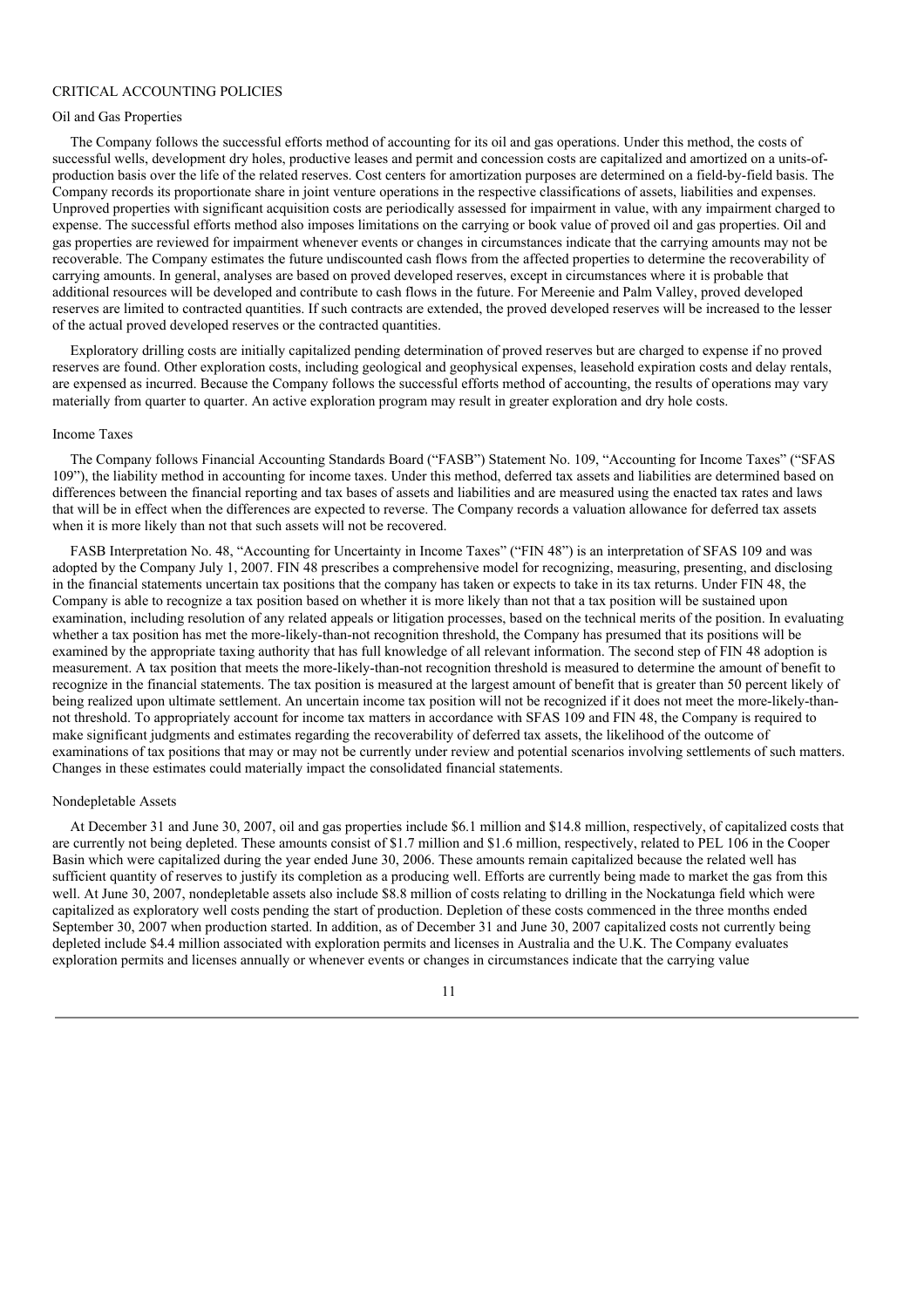may be impaired. The Company estimates the value of these assets based upon drilling activity, estimated cash flow and commitments.

# Goodwill

Goodwill is not amortized. The Company evaluates goodwill for impairment annually or whenever events or changes in circumstances indicate that the carrying value may be impaired in accordance with methodologies prescribed in SFAS No. 142 "Goodwill and Other Intangible Assets." The Company estimates future cash flows to determine if any impairment has occurred. There was no impairment of goodwill as of December 31 and June 30, 2007.

#### Asset Retirement Obligations

SFAS 143, "Accounting for Asset Retirement Obligations" requires legal obligations associated with the retirement of long-lived assets to be recognized at their fair value at the time that the obligations are incurred. Upon initial recognition of a liability, that cost is capitalized as part of the related long-lived asset (oil & gas properties) and amortized on a units-of-production basis over the life of the related reserves. Accretion expense in connection with the discounted liability is recognized over the remaining life of the related reserves.

The estimated liability is based on the future estimated cost of land reclamation, plugging the existing oil and gas wells and removing the surface facilities equipment in the Palm Valley, Mereenie, Nockatunga and the Cooper Basin fields. The liability is a discounted liability using a credit-adjusted risk-free rate on the date such liabilities are determined. A market risk premium was excluded from the estimate of asset retirement obligations because the amount was not capable of being estimated. Revisions to the liability could occur due to changes in the estimates of these costs, acquisition of additional properties and as new wells are drilled.

Estimates of future asset retirement obligations include significant management judgment and are based on projected future retirement costs, field life and estimated costs. Such costs could differ significantly when they are incurred.

#### Revenue Recognition

The Company recognizes oil and gas revenue (net of royalties) from its interests in producing wells as oil and gas is produced and sold from those wells. Revenues from the purchase, sale and transportation of natural gas are recognized upon completion of the sale and when transported volumes are delivered. Other production related revenues are primarily MPAL's share of gas pipeline tariff revenues which are recorded at the time of sale. The Company records pipeline tariff revenues on a gross basis with the revenue included in other production related revenues and the remittance of such tariffs are included in production costs. Government sales taxes related to MPAL's oil and gas production revenues are collected by MPAL and remitted to the Australian government. Such amounts are excluded from revenue and expenses. Shipping and handling costs in connection with such deliveries are included in production costs. Revenue under carried interest agreements is recorded in the period when the net proceeds become receivable, measurable and collection is reasonably assured. The time when the net revenues become receivable and collection is reasonably assured depends on the terms and conditions of the relevant agreements and the practices followed by the operator. As a result, net revenues may lag the production month by one or more months.

#### Recent Accounting Pronouncements

In September 2006, the FASB issued SFAS No. 157, "Fair Value Measurements" ("SFAS 157"). SFAS No. 157 defines fair value, establishes a framework for measuring fair value in generally accepted accounting principles and expands disclosures about fair value measurements. This Statement applies under other accounting pronouncements that require or permit fair value measurements, the FASB having previously concluded in those accounting pronouncements that fair value is the relevant measurement attribute. Accordingly, this Statement does not require any new fair value measurements. SFAS No. 157 is effective for the Company beginning July 1, 2008. The Company is currently evaluating the impact, if any, the adoption of SFAS No. 157 will have on our consolidated financial position, results of operations and cash flows.

In February 2007, the FASB issued SFAS No. 159 "The Fair Value Option for Financial Assets and Financial Liabilities," ("SFAS 159"). SFAS 159 provides companies with an option to report selected financial assets and financial liabilities at fair value. Unrealized gains and losses on items for which the fair value option has been elected are reported in earnings at each subsequent reporting date. SFAS 159 is effective for the Company beginning July 1, 2008. The Company is currently in the process of evaluating the impact of adopting SFAS 159 on its consolidated financial statements.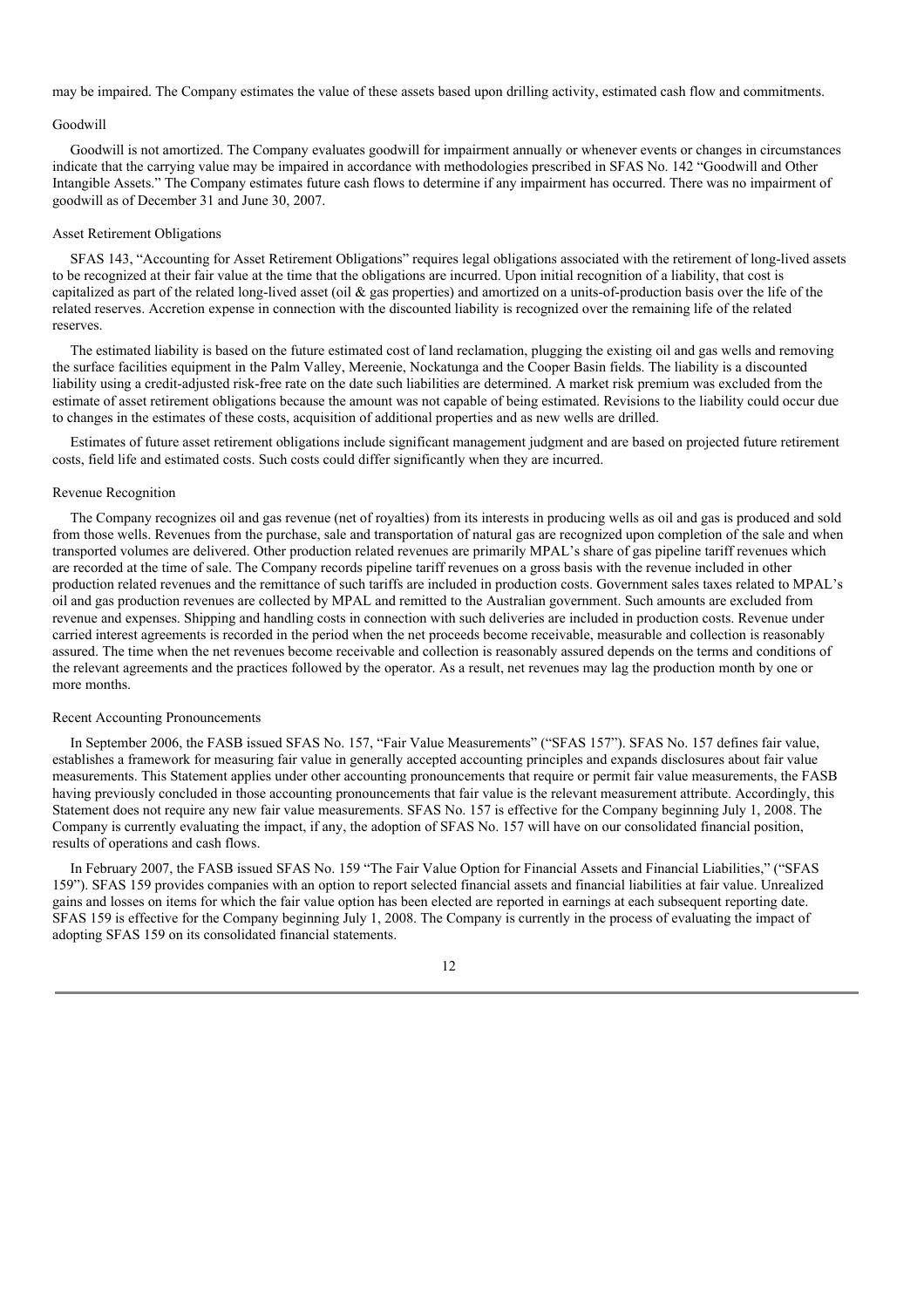## Executive Summary

MPC is engaged in the sale of oil and gas and the exploration for and development of oil and gas reserves. MPAL's major assets are two petroleum production leases covering the Mereenie oil and gas field (35% working interest), one petroleum production lease covering the Palm Valley gas field (52% working interest), and three petroleum production leases covering the Nockatunga oil fields (41% working interest). Both the Mereenie and Palm Valley fields are located in the Amadeus Basin in the Northern Territory of Australia. The Nockatunga field is located in the Cooper Basin in South Australia. Santos Ltd., a publicly owned Australian company, owns a 48% interest in the Palm Valley field, a 65% interest in the Mereenie field and a 59% interest in the Nockatunga fields. Since 2006, MPAL has refocused its exploration activities into two core areas, the Cooper Basin in onshore Australia and the Weald Basin in the onshore southern United Kingdom with an emphasis on developing a low to medium risk acreage portfolio. The Palm Valley Darwin contract expires in January, 2012 and the Mereenie contracts expire in June, 2009. MPC also has a direct 2.67% carried interest in the Kotaneelee gas field in the Yukon Territory of Canada.

#### LIQUIDITY AND CAPITAL RESOURCES

#### Consolidated

At December 31, 2007, the Company on a consolidated basis had \$30,232,678 of cash and cash equivalents and \$3,404,507 of marketable securities.

Net cash provided by operations was \$3,652,975 in 2007 versus \$7,883,814 in 2006. The decrease in cash provided by operations is primarily due to the decrease in net income as a result of recording a tax provision for the ATO settlement (see Note 7) offset by the related increase in income taxes payable, an increase in accounts receivable of 2,056,623 relating to oil sales from the Nockatunga wells and a decrease in accounts payable of \$2,775,718 due to the payment of Company's joint venture liabilities related to the Nockatunga project.

The Company invested \$4,087,063 and \$3,291,071, which includes additions to property and equipment, in oil and gas exploration activities during the six months ended December 31, 2007 and 2006, respectively. The increase was due to a decrease in construction payables and an increase in the exchange rate discussed below.

As previously disclosed (See Note 7 to the Financial Statements), the ATO conducted an audit of the Australian income tax returns of MPAL and its wholly-owned subsidiaries for the years 1997- 2005. The audit focused on certain income tax deductions claimed by Paroo Petroleum Pty. Ltd. ("PPPL"), a wholly-owned finance subsidiary of MPAL, related to the write-off of outstanding loans made by PPPL to other entities within the MPAL group of companies. As a result of this audit, the ATO in August 2007 issued "position papers" which set forth its opinions that these previous deductions should be disallowed, resulting in additional income taxes being payable by MPAL and its subsidiaries.

Based upon the advice of Australian tax counsel, the Company and the ATO held settlement discussions concerning this matter during this quarter. In order to avoid a protracted and costly legal battle with the ATO, diversion of company management and resources away from Company business and the possibility of a higher payment with a loss in court, the Company decided to settle this matter. On December 21, 2007, MPAL reached an agreement in principle to settle this dispute for an aggregate settlement payment by MPAL to the ATO of (Aus) \$14,641,994. This is comprised of (Aus) \$10,340,796 in amended taxes and (AUS) \$4,301,198 of interest on the amended taxes. No penalties were assessed as part of this settlement. The agreement in principle to settle the dispute was conditioned upon MPAL and the ATO agreeing on formal terms of settlement in a binding agreement (the Deed of Settlement) which the parties agreed to negotiate and sign promptly. As further agreed by the parties, the ATO issued assessments for the agreed upon amended tax liabilities in January 2008. Under the final terms of the Deed of Settlement signed by the parties on February 7, 2008, MPAL agreed not to object to or appeal the ATO's amended assessments. The Deed of Settlement with the ATO constitutes a complete release and extinguishment of the tax liabilities of MPAL and its subsidiaries with respect to the amended assessments and the prior bad debt deductions.

On January 21, 2008 MPAL paid (AUS) \$5,000,000 to the ATO as a deposit towards this settlement. The remaining (AUS) \$9,641,994 is scheduled to be paid by MPAL on February 14, 2008.

#### Effect of exchange rate changes

The value of the Australian dollar relative to the U.S. dollar increased 4.0% to \$.8767 at December 31, 2007, compared to a value of \$.8433 at June 30, 2007.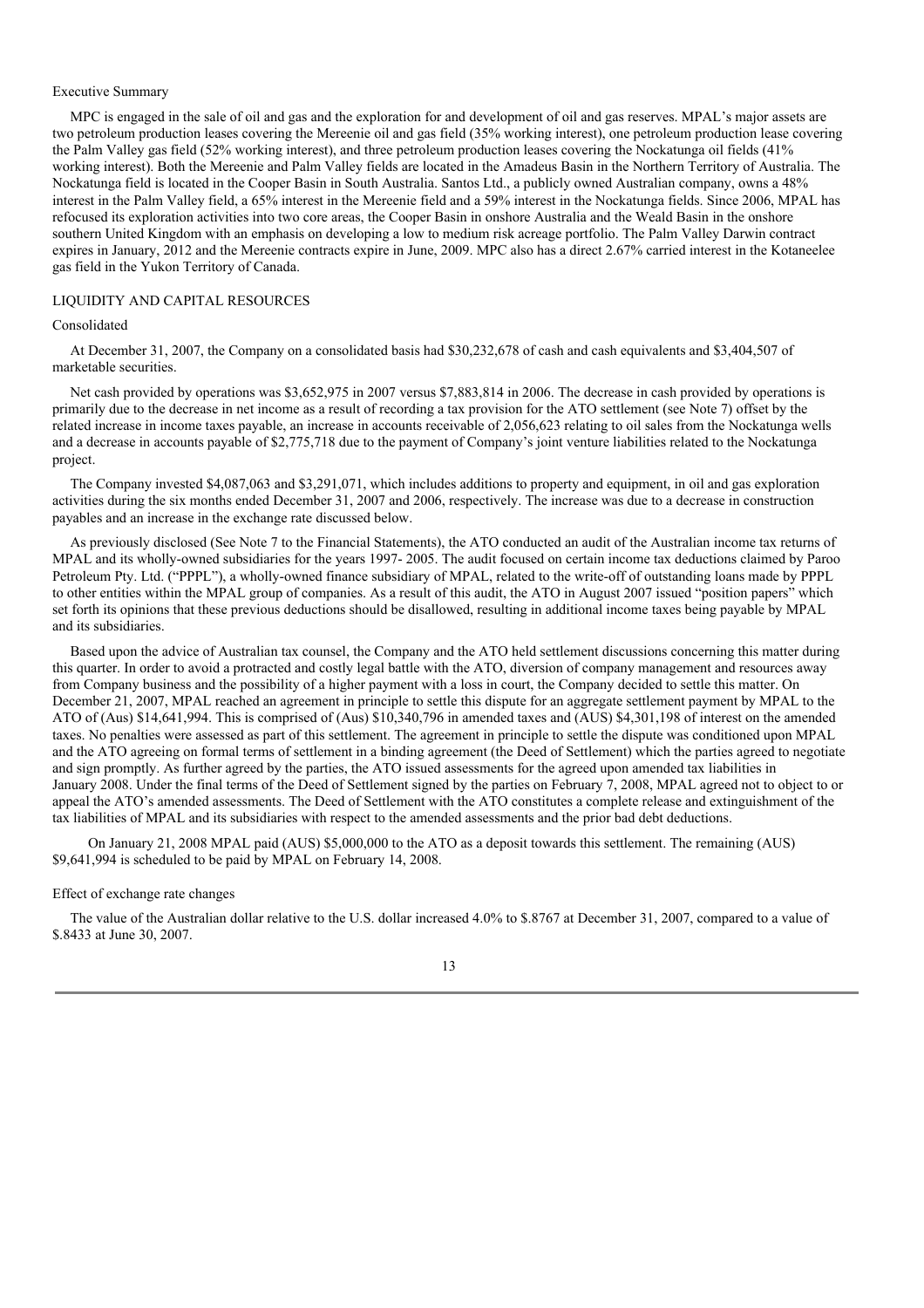#### As to MPC

At December 31, 2007, MPC, on an unconsolidated basis, had working capital of approximately \$2.0 million. Working capital is comprised of current assets less current liabilities. MPC's current cash position and its annual MPAL dividend should be adequate to meet its current and future cash requirements.

### As to MPAL

At December 31, 2007, MPAL had working capital of approximately \$24.9 million. MPAL has budgeted approximately (Aus.) \$7.2 million for specific exploration projects in fiscal year 2008 as compared to (Aus) \$2.6 million expended in the six months ended December 31, 2007. However, the total amount to be expended may vary depending on when various projects reach the drilling phase. MPAL's current contracts for the sale of Palm Valley and Mereenie gas will expire in January, 2012 and June, 2009, respectively. Unless MPAL is able to obtain additional contracts for its remaining gas reserves or be successful in its current exploration program, its revenues will be materially reduced after 2009. The Producers (MPAL and Santos) are actively pursuing gas sales contracts for the remaining uncontracted reserves at both the Mereenie and Palm Valley gas fields in the Amadeus Basin. While opportunities exist to contract additional gas sales in the Northern Territory market after these dates, there is strong competition within the market and there are no assurances that the Amadeus producers will be able to contract for the sale of the remaining uncontracted reserves.

As previously disclosed, MPAL settled with the ATO for (AUS) \$14,641,994 (US\$12,836,636) (See Note 7 to the financial statements). As in the past, MPAL expects to fund its exploration costs through its cash and cash equivalents and cash flow from Australian operations. MPAL also expects that it will continue to seek partners to share its exploration costs. If MPAL's efforts to find partners are unsuccessful, it may be unable or unwilling to complete the exploration program for some of its properties.

# OFF BALANCE SHEET ARRANGEMENTS

The Company does not use off-balance sheet arrangements such as securitization of receivables with any unconsolidated entities or other parties. The Company is exposed to oil and gas market price volatility and uses fixed pricing contracts with inflation clauses to mitigate this exposure.

The following is a summary of our consolidated contractual obligations at December 31, 2007:

|                                               | <b>PAYMENTS DUE BY PERIOD</b> |                            |             |             |                                       |  |  |
|-----------------------------------------------|-------------------------------|----------------------------|-------------|-------------|---------------------------------------|--|--|
| <b>CONTRACTUAL OBLIGATIONS</b>                | <b>TOTAL</b>                  | <b>LESS THAN</b><br>1 YEAR | 1-3 YEARS   | 3-5 YEARS   | <b>MORE</b><br><b>THAN</b><br>5 YEARS |  |  |
| <b>Operating Lease Obligations</b>            | 323,000                       | 220,000                    | 103,000     |             |                                       |  |  |
| Australian Tax Office Settlement (see note 7) | 12,837,000                    | 12,837,000                 |             |             |                                       |  |  |
| Purchase Obligations(1)                       | 3,380,000                     | 3,380,000                  |             |             |                                       |  |  |
| <b>Asset Retirement Obligations</b>           | 10,222,000                    | 205,000                    | 6,324,000   | 1,768,000   | 1,925,000                             |  |  |
| Total                                         | \$26,762,000                  | \$16,642,000               | \$6,427,000 | \$1,768,000 | 1,925,000                             |  |  |

(1) Represents firm commitments for exploration and capital expenditures. The Company is committed to these expenditures, however some may be farmed out to third parties. Exploration contingent expenditures of \$15,284,000 which are not legally binding have been excluded from the table above and based on exploration decisions would be due as follows: \$1,158,000 (less than 1 year), \$14,126,000 (1-3 years), \$0 (3-5 years).

THREE MONTHS ENDED DECEMBER 31, 2007 VS. DECEMBER 31, 2006

### REVENUES

OIL SALES INCREASED 51% in the 2007 quarter to \$4,887,721 from \$3,227,393 in 2006 because of the 43% increase in average price per barrel and the 15.6% increase in the exchange rate discussed below. Oil unit sales (after deducting royalties) in barrels (bbls) and the average price per barrel sold during the periods indicated were as follows: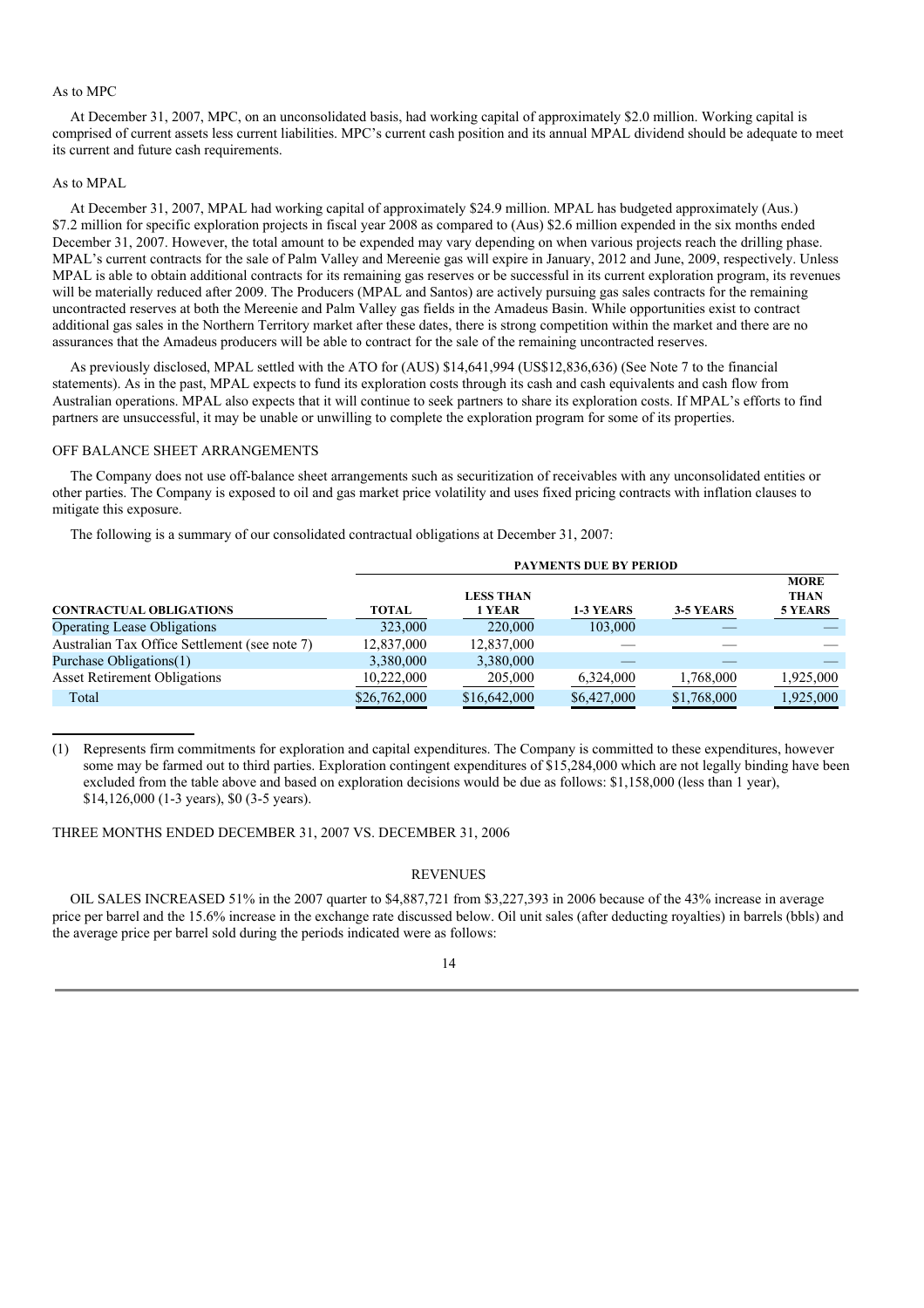|                    | <b>THREE MONTHS ENDED DECEMBER 31.</b> |                                            |             |                                            |
|--------------------|----------------------------------------|--------------------------------------------|-------------|--------------------------------------------|
|                    |                                        | <b>2007 SALES</b>                          |             | <b>2006 SALES</b>                          |
|                    | <b>BBLS</b>                            | <b>AVERAGE PRICE</b><br><b>A.S PER BBL</b> | <b>BBLS</b> | <b>AVERAGE PRICE</b><br><b>A.S PER BBL</b> |
| Australia:         |                                        |                                            |             |                                            |
| Mereenie field     | 25,701                                 | 116.88                                     | 27,871      | 74.01                                      |
| Cooper Basin       | 1,254                                  | 119.74                                     | 4,010       | 72.41                                      |
| Nockatunga project | 27,651                                 | 89.36                                      | 23,037      | 69.27                                      |
| Total              | 54,606                                 | 103.08                                     | 54,918      | 71.92                                      |

GAS SALES INCREASED 6% to \$4,772,980 in 2007 from \$4,490,952 in 2006 due mostly to a 2% increase in the average price per mcf and the 15.6% increase in the exchange rate discussed below partially offset by a 7% decrease in volume.

|           |             | <b>THREE MONTHS ENDED</b><br>DECEMBER 31, |
|-----------|-------------|-------------------------------------------|
|           | 2007        | 2006                                      |
| Australia | \$4,741,510 | \$4.490.952                               |
| Canada    | 31.470      |                                           |
| Total     | \$4,772,980 | \$4.490.952                               |

The volumes in billion cubic feet (bcf) (after deducting royalties) and the average price of gas per thousand cubic feet (mcf) sold during the periods indicated were as follows:

|                        |              | THREE MONTHS ENDED DECEMBER 31.                      |       |                                                      |  |
|------------------------|--------------|------------------------------------------------------|-------|------------------------------------------------------|--|
|                        |              | <b>2007 SALES</b>                                    |       | <b>2006 SALES</b>                                    |  |
|                        | <b>BCF</b>   | <b>A.S AVERAGE</b><br><b>PRICE PER</b><br><b>MCF</b> | BCF   | <b>A.S AVERAGE</b><br><b>PRICE PER</b><br><b>MCF</b> |  |
| Australia: Palm Valley | .340         | 2.21                                                 | .385  | 2.20                                                 |  |
| Australia: Mereenie    | <u>1.180</u> | 3.63                                                 | 1.250 | 3.57                                                 |  |
| Total                  | 1.520        | 3.30                                                 | 1.635 | 3.24                                                 |  |

## COSTS AND EXPENSES

PRODUCTION COSTS INCREASED 40% in 2007 to \$2,525,231 from \$1,806,267 in 2006. The increase in 2007 was primarily the result of increased expenditures in the Nockatunga project due to increased revenues, repairs and maintenance on the Mereenie project and the 15.6% increase in the exchange rate described below.

EXPLORATION AND DRY HOLE COSTS DECREASED 72% to \$724,117 in 2007 from \$2,541,280 in 2006. These costs related to the exploration work performed on MPAL's properties. The primary reasons for the decrease in 2007 were the decreased drilling costs related to the Cooper Basin drilling program, partially offset by the 15.6% increase in the exchange rate described below.

DEPLETION, DEPRECIATION AND AMORTIZATION INCREASED 58% to \$4,365,856 in 2007 from \$2,762,867 in 2006. This increase was mostly due to the higher book values of MPAL's oil and gas properties acquired during fiscal 2006, the 15.6% increase in the exchange rate described below, partially offset by lower depletion in the Mereenie and Palm Valley projects due to lower depletable costs.

AUDITING, ACCOUNTING AND LEGAL EXPENSES INCREASED 117% in 2007 to \$321,052 from \$148,204 in 2006 due to higher accounting and auditing costs relating to the ATO audit and settlement and the purchase of the remaining shares of MPAL and the 15.6% increase in the exchange rate described below.

ACCRETION EXPENSE INCREASED 31% to \$176,180 in 2007 from \$134,413 in 2006. This was due mostly to accretion of the new wells drilled in fiscal 2007 in the Nockatunga project and the 15.6% increase in the exchange rate described below.

OTHER ADMINISTRATIVE EXPENSES INCREASED 20% to \$771,732 in 2007 from \$644,969 in 2006. This is due mostly to increased consulting costs related to the ATO audit and settlement and the 15.6% increase in the exchange rate described below.

INCOME TAX PROVISION INCREASED in 2007 to \$12,327,026 from \$255,471 in 2006. This is mostly due to the \$12,836,636 tax settlement agreed to by MPAL with the ATO regarding amended assessments for MPAL's prior years' Australian taxes. (See Note 7).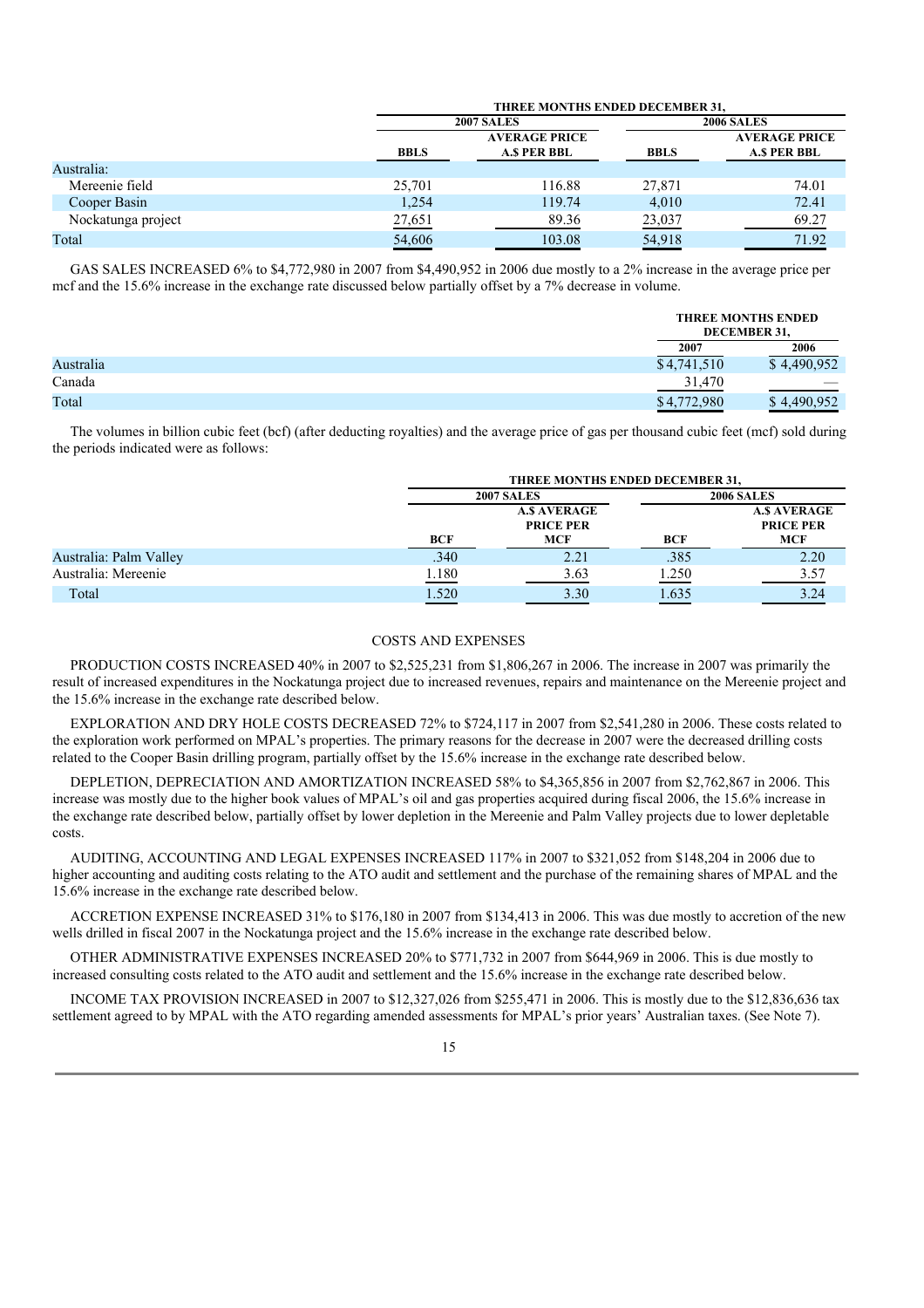# EXCHANGE EFFECT

THE VALUE OF THE AUSTRALIAN DOLLAR RELATIVE TO THE U.S. DOLLAR DECREASED TO \$.8767 at December 31, 2007 compared to a value of \$.8787 at September 30, 2007. This resulted in a \$162,924 debit to the foreign currency translation adjustments account for the three months ended December 31, 2007. The average exchange rate used to translate MPAL's operations in Australia was \$.8899 for the quarter ended December 31, 2007, which was a 15.6% increase compared to the \$.7700 rate for the quarter ended December 31, 2006.

SIX MONTHS ENDED DECEMBER 31, 2007 VS. DECEMBER 31, 2006

#### REVENUES

OIL SALES INCREASED 56% in the six months to \$9,620,541 from \$6,152,907 in 2006 because of a 23% volume increase due to increased sales in the Nockatunga project, a 17% increase in the average price per barrel sold and the 13.8 % increase in the exchange rate discussed below. Oil unit sales (after deducting royalties) in barrels (bbls) and the average price per barrel sold during the periods indicated were as follows:

|                    |             | <b>SIX MONTHS ENDED DECEMBER 31,</b>                 |             |                                                       |  |
|--------------------|-------------|------------------------------------------------------|-------------|-------------------------------------------------------|--|
|                    |             | <b>2007 SALES</b>                                    |             | <b>2006 SALES</b>                                     |  |
|                    | <b>BBLS</b> | <b>AVERAGE</b><br><b>PRICE</b><br><b>A.S PER BBL</b> | <b>BBLS</b> | <b>AVERAGE</b><br><b>PRICE</b><br><b>A.\$ PER BBL</b> |  |
| Australia:         |             |                                                      |             |                                                       |  |
| Mereenie field     | 50,735      | 103.40                                               | 52,782      | 81.25                                                 |  |
| Cooper Basin       | 3,287       | 103.36                                               | 11,013      | 85.39                                                 |  |
| Nockatunga project | 62,487      | 83.15                                                | 31,002      | 73.93                                                 |  |
| Total              | 116,509     | 92.59                                                | 94,797      | 79.33                                                 |  |

GAS SALES INCREASED 11% to \$8,762,164 in 2007 from \$7,894,350 in 2006. The increase was the result of a 5% increase in price per mcf sold and the 13.8% increase in the exchange rate discussed below partially offset by a 4% decrease in volume.

|           |             | <b>SIX MONTHS ENDED</b><br>DECEMBER 31, |
|-----------|-------------|-----------------------------------------|
|           | 2007        | 2006                                    |
| Australia | \$8,671,436 | \$7,892,882                             |
| Canada    | 90,728      | 1,468                                   |
| Total     | \$8,762,164 | \$7,894,350                             |

The volumes in billion cubic feet (bcf) (after deducting royalties) and the average price of gas per thousand cubic feet (mcf) sold during the periods indicated were as follows:

|                        |       | <b>SIX MONTHS ENDED DECEMBER 31,</b>          |       |                                               |  |
|------------------------|-------|-----------------------------------------------|-------|-----------------------------------------------|--|
|                        |       | <b>2007 SALES</b>                             |       | <b>2006 SALES</b>                             |  |
|                        | BCF   | <b>A.S AVERAGE</b><br><b>PRICE PER</b><br>MCF | BCF   | <b>A.S AVERAGE</b><br><b>PRICE PER</b><br>MCF |  |
| Australia: Palm Valley | .686  | 2.21                                          | .781  | 2.20                                          |  |
| Australia: Mereenie    | 2.260 | 3.56                                          | 2.289 | 3.39                                          |  |
| Total                  | 2.946 | 3.24                                          | 3.070 | 3.08                                          |  |

# COSTS AND EXPENSES

PRODUCTION COSTS INCREASED 29% IN 2007 to \$4,623,257 from \$3,597,406 in 2006. The increase in 2007 was primarily the result of increased expenditures in the Nockatunga project due to increased revenues, repairs and maintenance on the Mereenie project and the 13.8% increase in the exchange rate described below.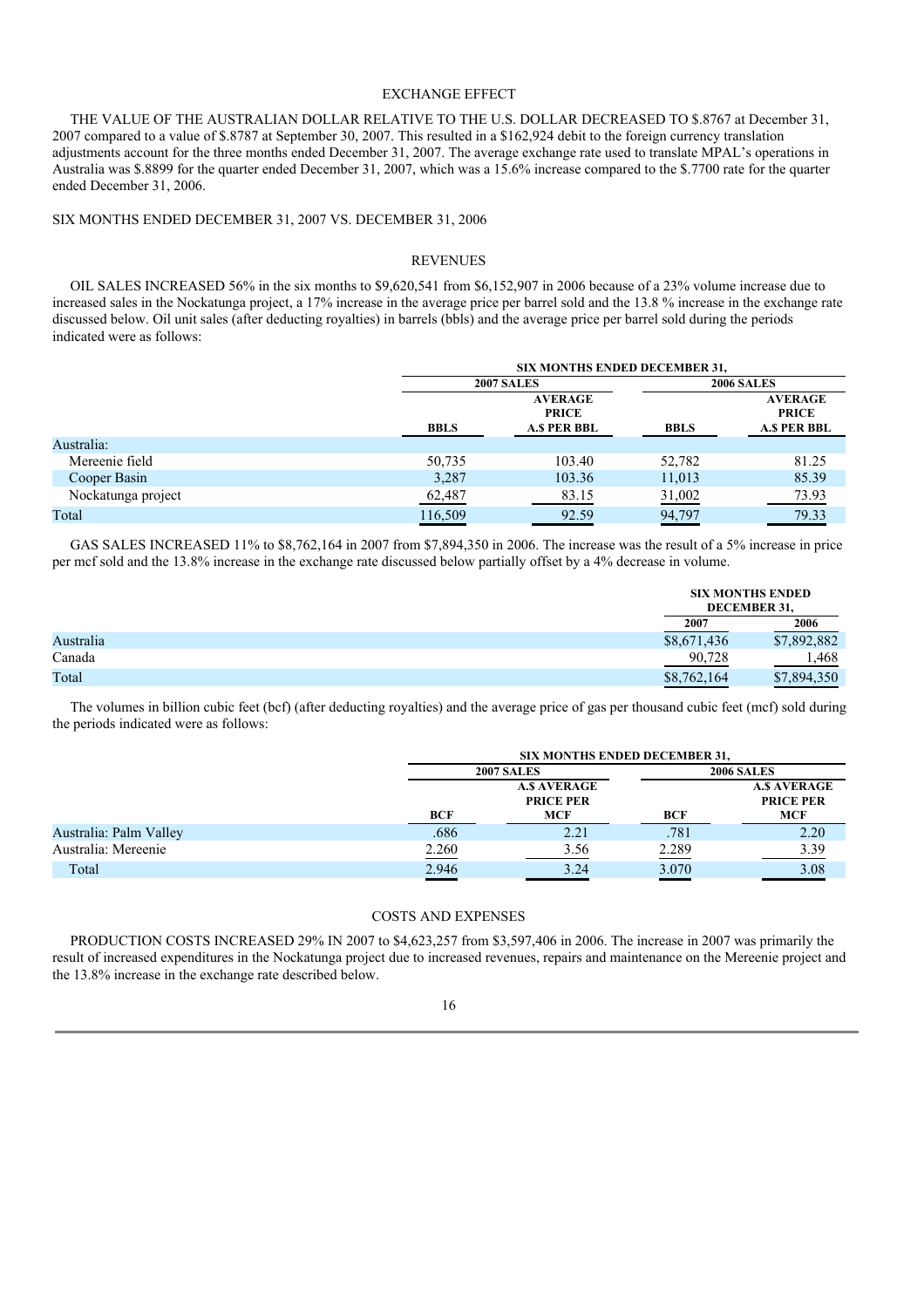EXPLORATION AND DRY HOLE COSTS DECREASED 8% to \$2,737,591 in 2007 from \$2,973,263 in 2006. These costs related to the exploration work performed on MPAL's properties. The primary reason for the decrease in 2007 were the decreased drilling costs related to the Cooper Basin drilling program, partially offset by the 13.8% increase in the exchange rate described below.

DEPLETION, DEPRECIATION AND AMORTIZATION INCREASED 84% to \$8,774,220 in 2007from \$4,764,819 in 2006. This increase was mostly due to the higher book values of MPAL's oil and gas properties acquired during fiscal 2006, increased depletion in the Nockatunga project due to increased production and expenditures, the 13.8% increase in the exchange rate described below, partially offset by lower depletion in the Mereenie and Palm Valley projects due to lower depletable costs.

AUDITING, ACCOUNTING AND LEGAL EXPENSES INCREASED 72% in 2007 to \$558,103 from \$324,009 in 2006 due to higher accounting and auditing costs relating to the ATO audit and settlement and the purchase of the remaining shares of MPAL and the 13.8% increase in the exchange rate described below.

ACCRETION EXPENSE INCREASED 30% to \$346,388 in 2007 from \$266,179 in 2006. This was due mostly to accretion of the new wells drilled in fiscal 2007 in the Nockatunga project and the 13.8% increase in the exchange rate described below.

OTHER ADMINISTRATIVE EXPENSES INCREASED 41% to \$1,641,645 in 2007from \$1,167,581 in 2006. This is due mostly to increased consulting costs related to the ATO audit and settlement and the 13.8% increase in the exchange rate described below.

INCOME TAX PROVISION INCREASED in 2007 to \$12,333,664 from \$946,684 in 2006. This is mostly due to the \$12,836,636 tax settlement agreed to by MPAL with the ATO regarding amended assessments for MPAL's prior years' Australian taxes (see Note 7).

## EXCHANGE EFFECT

THE VALUE OF THE AUSTRALIAN DOLLAR RELATIVE TO THE U.S. DOLLAR INCREASED TO \$.8767 at December 31, 2007 compared to a value of \$.8433 at June 30, 2007. This resulted in a \$2,142,563 credit to the foreign currency translation adjustments account for the six months ended December, 2007. The average exchange rate used to translate MPAL's operations in Australia was \$.8688 for the six month period ended December 31, 2007, which was a 13.8% increase compared to the \$.7636 rate for the six month period ended December 31, 2006.

# ITEM 3 QUANTITATIVE AND QUALITATIVE DISCLOSURE ABOUT MARKET RISK

The Company's exposure to market risk relates to fluctuations in foreign currency and world prices for crude oil, as well as market risk related to investment in marketable securities. At December 31, 2007, the carrying value of our investments in marketable securities including those classified as cash and cash equivalents was approximately \$33.6 million, which approximates the fair value of the securities. Since the Company expects to hold the investments to maturity, the maturity value should be realized. Marketable securities have not been impacted by the US credit crisis. A 10% change in the Australian foreign currency rate compared to the U.S. dollar would increase or decrease revenues and costs and expenses by \$1,970,000 and \$1,968,000, for the six months ended December 31, 2007, respectively. For the six month period ended December 31, 2007, oil sales represented approximately 52% of production revenues. Based on the current six month's sales volume and revenue, a 10% change in oil price would increase or decrease oil revenues by \$962,000. Gas sales, which represented approximately 48% of production revenues in the current six months, are derived primarily from the Palm Valley and Mereenie fields in the Northern Territory of Australia and the gas prices are set according to long term contracts that are subject to changes in the Australian Consumer Price Index (ACPI) for the six months ended December 31, 2007.

# ITEM 4 CONTROLS AND PROCEDURES

#### Disclosure Controls and Procedures

An evaluation was performed under the supervision and with the participation of the Company's management, including Daniel J. Samela, the Company's President, Chief Executive Officer and Chief Financial and Accounting Officer, of the effectiveness of the design and operation of the Company's disclosure controls and procedures (as defined in Rule 13a-15(e) and Rule 15d-15(e) promulgated under the Securities and Exchange Act of 1934) as of December 31, 2007. Based on this evaluation, the Company's President concluded that the Company's disclosure controls and procedures were effective such that the material information required to be included in the Company's SEC reports is recorded, processed, summarized and reported within the time periods specified in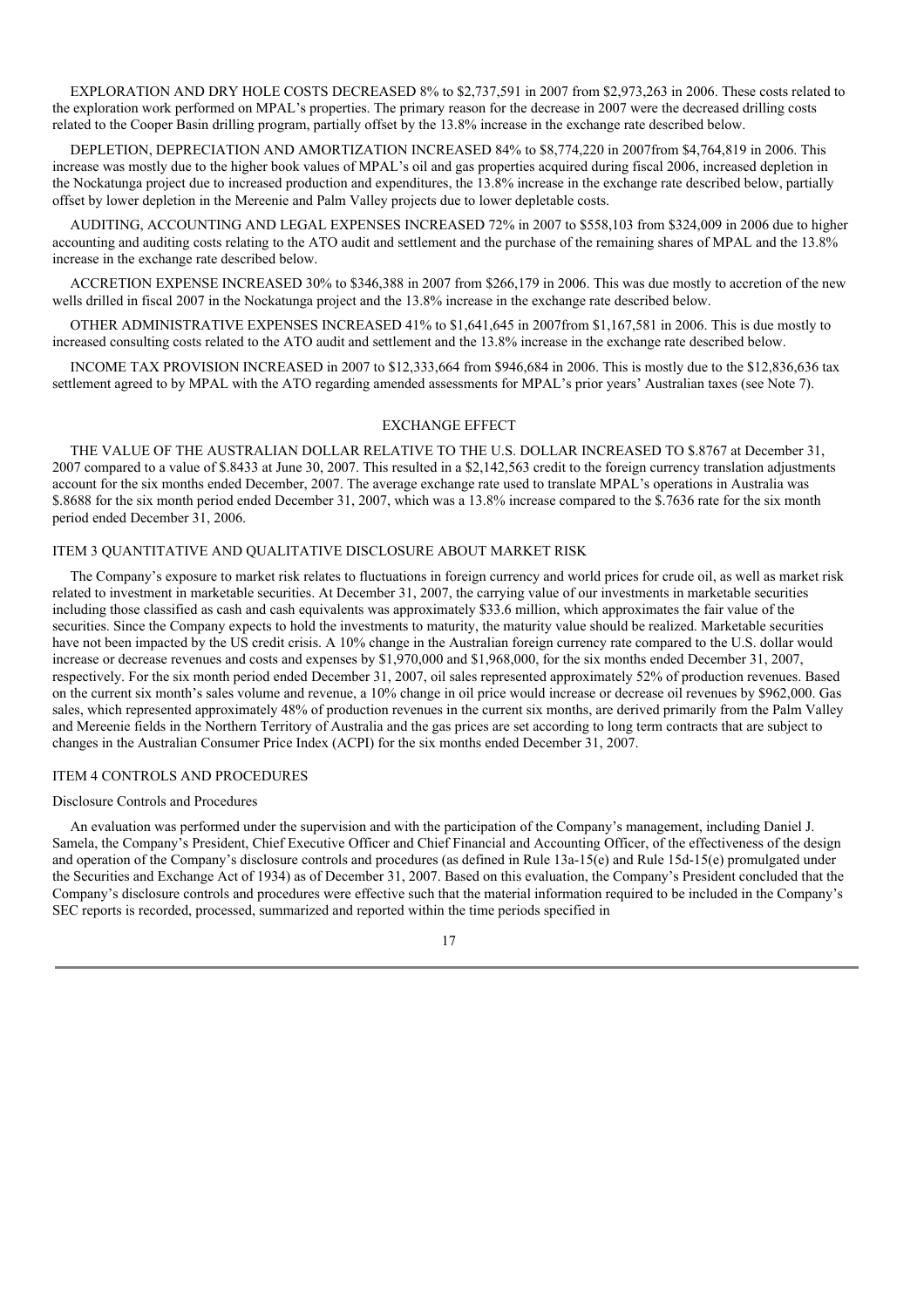SEC rules and forms relating to the Company, including its consolidated subsidiaries, and the information required to be disclosed was accumulated and communicated to management as appropriate to allow timely decisions for disclosure.

Internal Control Over Financial Reporting.

There have not been any changes in the Company's internal control over financial reporting (as such term is defined in Rules 13a-15(f) and 15d-15(f) under the Exchange Act) during the six months ended December 31, 2007 that have materially affected, or are reasonably likely to materially affect, the Company's internal control over financial reporting.

However, as part of the Company's annual financial close and reporting process for the June 30, 2008 year end, the misapplication of the reserve data in the calculation of depletion expense was discovered by management (see Note 8 of Item 1). MPAL's calculation of depletion ratios used in their local reporting under Australian International Financial Reporting Standards were harmonized with generally accepted accounting standards in the United States in the fourth quarter of fiscal 2008 and since the depletion ratios will be independently calculated and compared by both MPAL and MPC management, the likelihood of a similar error occurring in the future is considered to be remote. The harmonization of the depletion calculation, which was undertaken to promote efficiency in the financial close and reporting process, and the independent calculations described above materially affected and improved the Company's internal controls over financial reporting.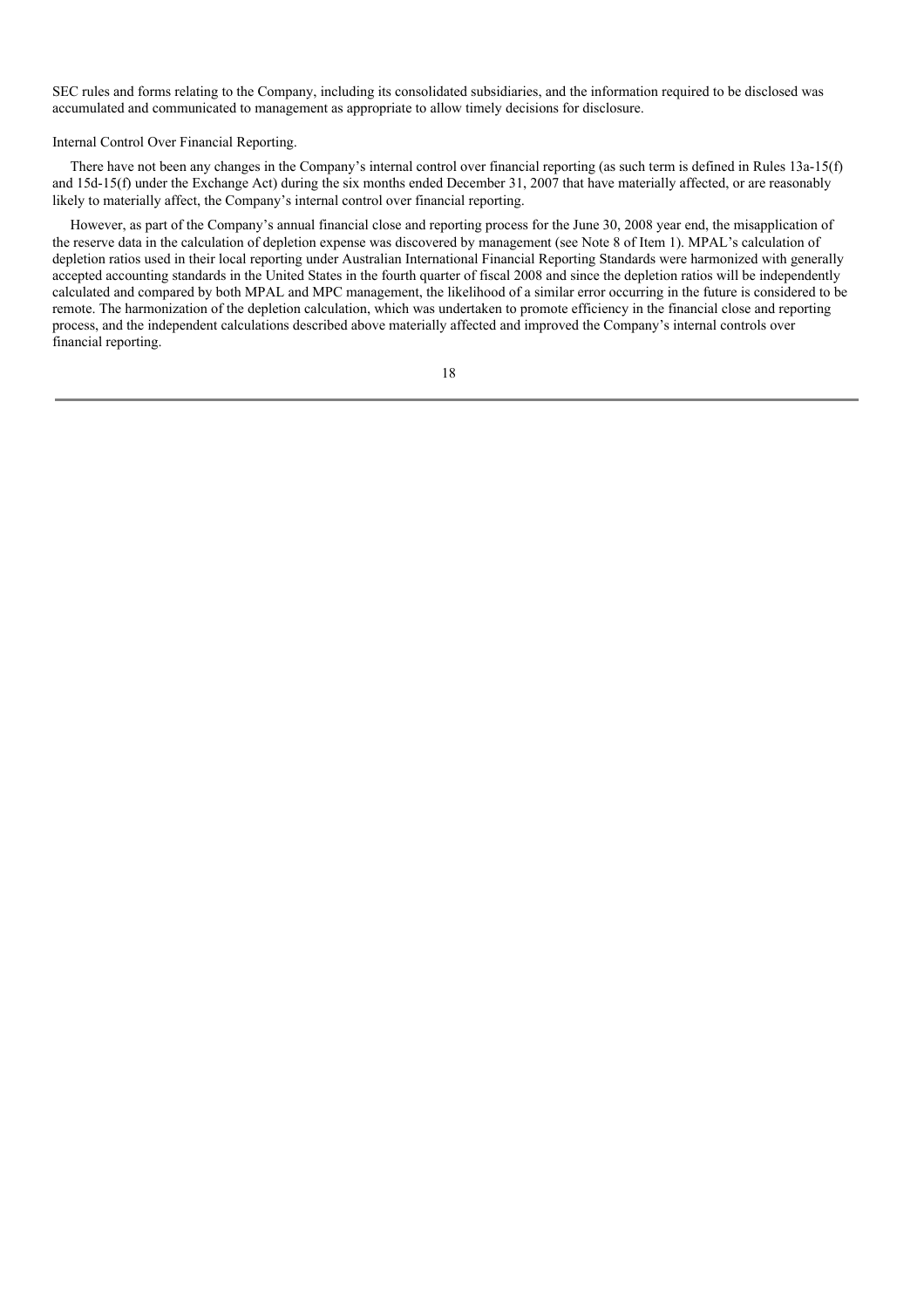# MAGELLAN PETROLEUM CORPORATION FORM 10-Q/A PART II — OTHER INFORMATION DECEMBER 31, 2007

#### ITEM 1 LEGAL PROCEEDINGS

As previously disclosed, the Australian Taxation Office ("ATO") conducted an audit of the Australian income tax returns of MPAL and its wholly owned subsidiaries for the years 1997- 2005. The ATO audit focused on certain income tax deductions claimed by Paroo Petroleum Pty. Ltd. ("PPPL"), a wholly-owned subsidiary of MPAL related to the write-off of outstanding loans made by PPPL to other entities within the MPAL group of companies. As a result of this audit, the ATO in August, 2007 issued "position papers" which set forth its opinions that these previous deductions should be disallowed, resulting in additional income taxes being payable by MPAL and its subsidiaries. In the position papers, the ATO sets out its legal basis for its conclusions. The ATO indicated in its position papers that the increase in taxes arising from its proposed positions would be (Aus.) \$13,392,460, plus possible interest and penalties, which could be substantial and exceed the amount of the increased taxes asserted by the ATO.

In a comprehensive audit conducted by the ATO in the period 1992-94, the ATO concluded that PPPL was carrying on business as a money lender and accordingly, should, for taxation purposes, account for its interest income on an accrual basis rather than a cash basis. MPAL accepted this conclusion and from that point has been determining its annual Australian taxation liability on this basis (including claiming deductions for bad debts as a money lender).

Recently, the ATO has taken a more aggressive approach with respect to its views regarding income tax deductions attributable to inhouse finance companies. Since this change in approach, the ATO has commenced audits of a number of companies involving, among other issues, the appropriate treatment of bad debt deductions taken by in-house finance companies. Magellan understands that, at this time, while there have been negotiated settlements in relation to some of these audits, none of them has reached final resolution in court.

Based upon the advice of Australian tax counsel, the Company and the ATO held settlement discussions concerning this matter during this quarter. In order to avoid a protracted and costly legal battle with the ATO, diversion of company management and resources away from Company business and the possibility of significantly higher payments with a loss in court, the Company decided to settle this matter. On December 19, 2007, MPAL reached a non-binding agreement in principle to settle this dispute for an aggregate settlement payment by MPAL to the ATO of (Aus) \$14,641,994. The aggregate settlement payment is comprised of (Aus) \$10,340,796 in amended taxes and (AUS) \$4,301,198 of interest on the amended taxes. No penalties were to be assessed as part of the terms of the settlement. The agreement in principle to settle the dispute was conditioned upon MPAL and the ATO agreeing on formal terms of settlement in a binding agreement (the Deed of Settlement) which the parties agreed to negotiate and sign promptly. As further agreed by the parties, the ATO issued assessments for the agreed upon amended tax liabilities in January 2008. Under the final terms of the Deed of Settlement signed by the parties on February 7, 2008, MPAL agreed not to object to or appeal the ATO's amended assessments. The Deed of Settlement with the ATO constitutes a complete release and extinguishment of the tax liabilities of MPAL and its subsidiaries with respect to the amended assessments and the prior bad debt deductions.

On January 21, 2008, MPAL paid (AUS) \$5,000,000 to the ATO as a deposit towards this settlement. The remaining (AUS) \$9,641,994 is scheduled to be paid by MPAL on February 14, 2008.

#### ITEM 2 UNREGISTERED SALES OF EQUITY SECURITIES AND USE OF PROCEEDS

The following schedule sets forth the number of shares that the Company has repurchased under any of its repurchase plans for the stated periods, the cost per share of such repurchases and the number of shares that may yet be repurchased under the plans:

| Period              | <b>Total Number of</b><br><b>Shares</b><br>Purchased | <b>Average Price</b><br>Paid<br>per Share | <b>Total Number of</b><br><b>Shares Purchased</b><br>as Part of Publicly<br><b>Announced Plan(1)</b> | <b>Maximum</b><br>Number of<br><b>Shares that May</b><br><b>Yet Be Purchased</b><br><b>Under Plan</b> |
|---------------------|------------------------------------------------------|-------------------------------------------|------------------------------------------------------------------------------------------------------|-------------------------------------------------------------------------------------------------------|
| October 1-31, 2007  | $\theta$                                             |                                           |                                                                                                      | 319,150                                                                                               |
| November 1-30, 2007 |                                                      |                                           |                                                                                                      | 319,150                                                                                               |
| December 1-31, 2007 |                                                      |                                           |                                                                                                      | 319,150                                                                                               |

<sup>(1)</sup> The Company through its stock repurchase plan may purchase up to one million shares of its common stock in the open market. Through December 31, 2007, the Company had purchased 680,850 of its shares at an average price of \$1.01 per share or a total cost of approximately \$686,000, all of which shares have been cancelled.

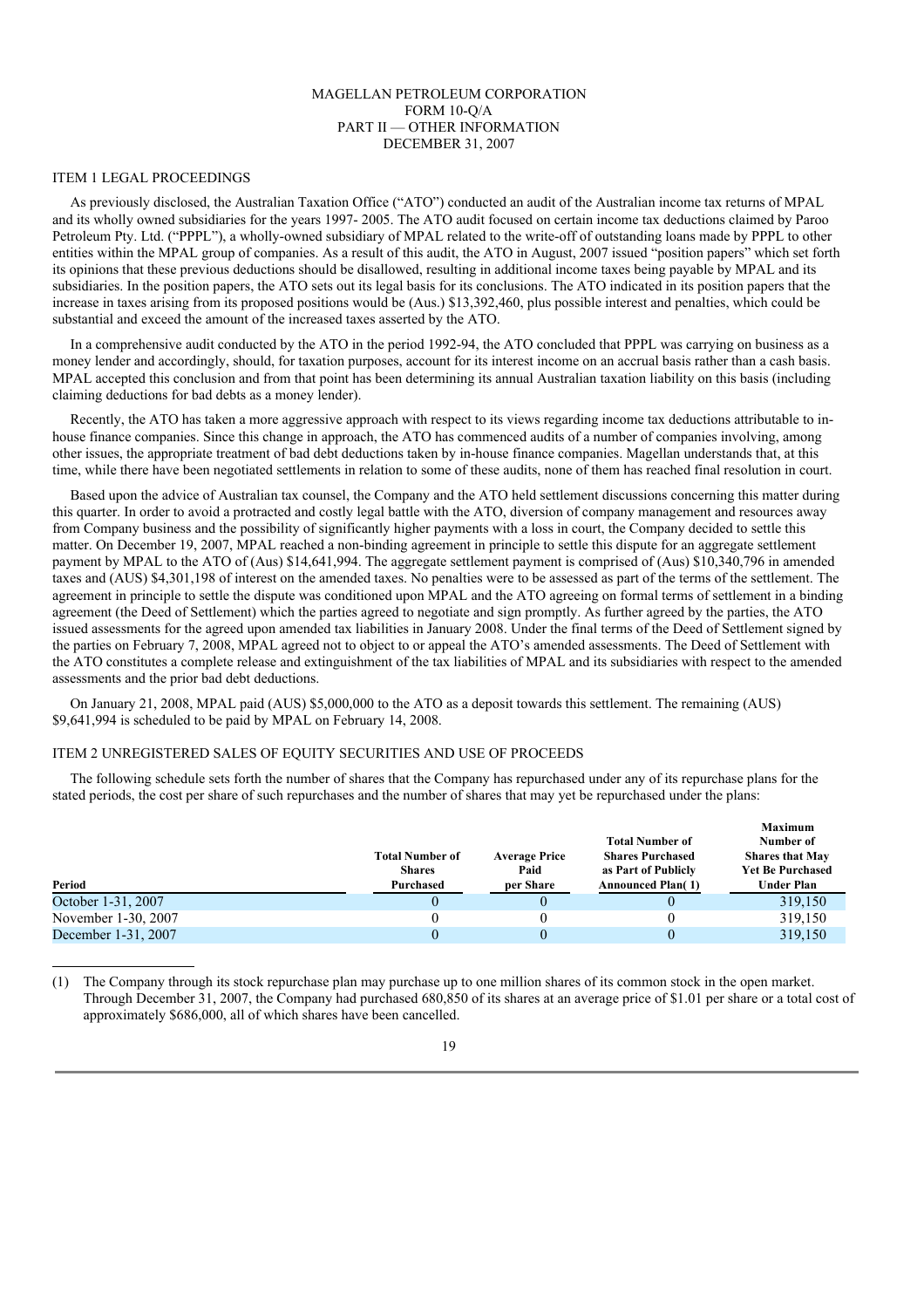# ITEM 4 SUBMISSION OF MATTERS TO A VOTE OF SECURITY HOLDERS

(a) On December 6, 2007, the Company held its 2007 Annual General Meeting of Stockholders.

(b) The following directors were elected as directors of the Company. The vote was as follows:

|                   |            | Shares   |       | <b>Stockholders</b> |  |
|-------------------|------------|----------|-------|---------------------|--|
|                   | For        | Withheld | For   | Withheld            |  |
| Ronald Pettirossi | 27,219,195 | 636.582  | 1.162 | 177                 |  |
| Walter McCann     | 27,405,687 | 617,090  | 1,156 | 183                 |  |

(c) The firm of Deloitte & Touche LLP was appointed as the Company's independent auditors for the year ending June 30, 2008. The vote was as follows:

|         | <b>Shares</b> | <b>Stockholders</b> |
|---------|---------------|---------------------|
| For     | 30,460,136    | 1,203               |
| Against | 2,674,587     | 68                  |
| Abstain | 442,317       | 68                  |

(d) Authorization to amend the Company's Restated Certificate of Incorporation and implement a reverse stock split was approved. The vote was as follows:

|         | <b>Shares</b> | <b>Stockholders</b> |
|---------|---------------|---------------------|
| For     | 25,047,321    | 940                 |
| Against | 8,255,591     | 297                 |
| Abstain | 274,120       | 102                 |

# ITEM 5 OTHER EVENTS

On October 24, 2007, the Board of Directors of the Company amended the Company's 1998 Stock Option Plan to substantive and procedural requirements of Section 409A of the Internal Revenue Code of 1986, as amended. A copy of the First Amendment is attached to this Form 10-Q as Exhibit 10.1.

As discussed in Note 7 above, the Company reported on February 7, 2008 that MPAL reached an agreement to settle an ongoing income tax dispute between MPAL and the ATO for an aggregate settlement payment by MPAL to the ATO of (Aus) \$14.6 million. The dispute concerned certain income tax deductions claimed by Paroo Petroleum Pty. Ltd. ("PPPL"), a wholly-owned subsidiary of MPAL, related to the write-off of outstanding loans made by PPPL to other entities within the MPAL group of companies. MPAL and the ATO entered into a Deed of Settlement dated February 7, 2008 concerning this matter. A copy of the Deed of Settlement is attached hereto as Exhibit 10.2.

# ITEM 6 EXHIBITS

10.1 First Amendment to the Company's 1998 Stock Option Plan, dated as of October 24, 2007 incorporated by reference from Form 10- Q filed on February 13, 2008.

10.2 Deed of Settlement between Magellan Petroleum Australia Limited, Magellan Petroleum (N.T.) Pty LTD, Paroo Petroleum Pty Ltd and the Commissioner of Taxation of the Commonwealth of Australia dated February 7, 2008 incorporated by reference from Form 10-Q filed on February 13, 2008.

#### 31. Rule 13a-14(a) Certifications.

Certification of Daniel J. Samela, President, Chief Executive Officer and Chief Financial and Accounting Officer, pursuant to Rule 13a-14(a) under the Securities Exchange Act of 1934 is filed herein.

32. Section 1350 Certifications.

Certification of Daniel J. Samela, President, Chief Executive Officer and Chief Financial and Accounting Officer, pursuant to 18 U.S.C. Section 1350, as adopted pursuant to Section 906 of the Sarbanes-Oxley Act of 2002, is filed herein.

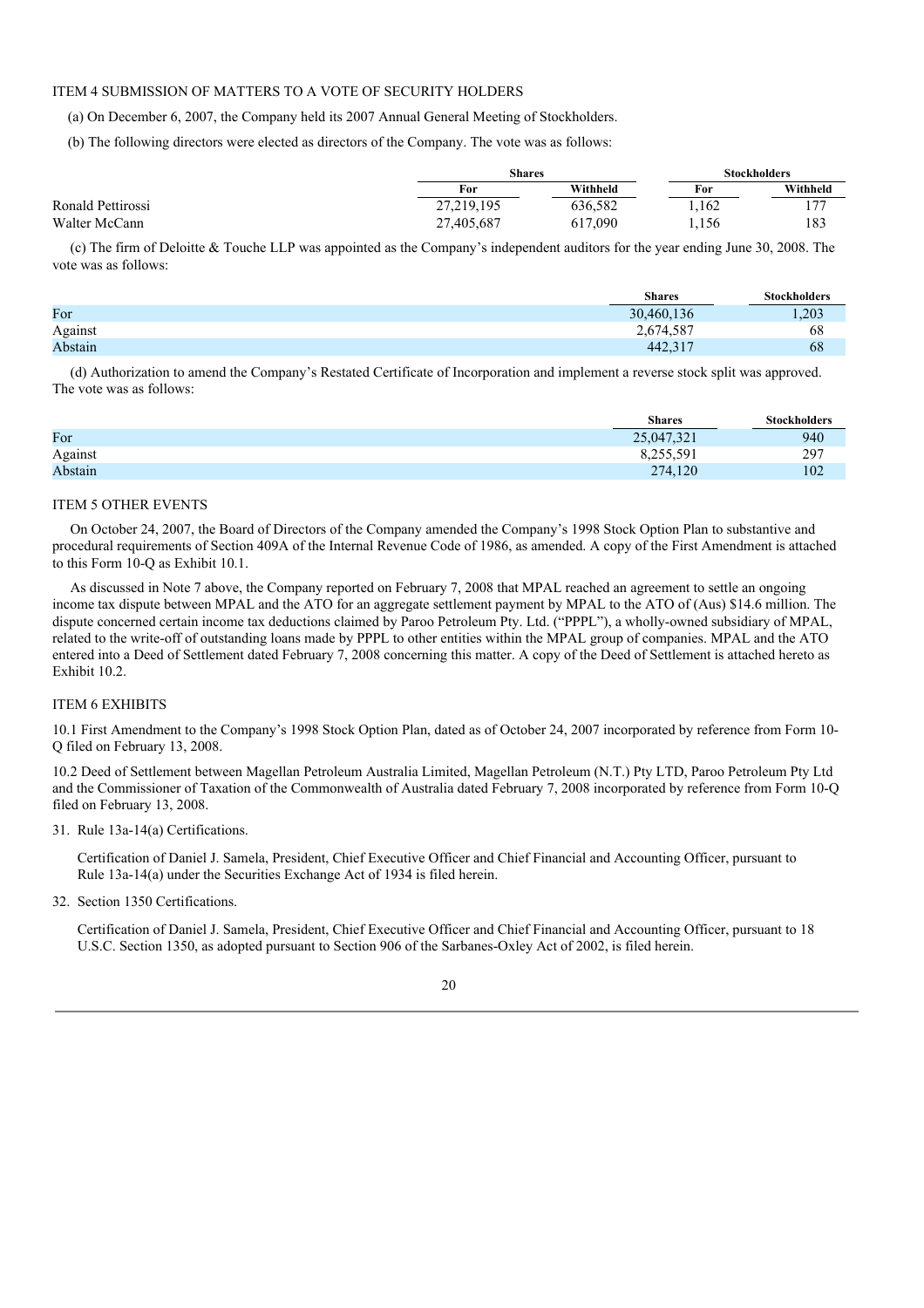# MAGELLAN PETROLEUM CORPORATION FORM 10-Q/A DECEMBER 31, 2007

# SIGNATURES

Pursuant to the requirements of the Securities Exchange Act of 1934, the registrant has duly caused this Amendment No. 1 to quarterly report to be signed on its behalf by the undersigned thereunto duly authorized:

> MAGELLAN PETROLEUM CORPORATION Registrant

Date: October 23, 2008 By /s/ Daniel J. Samela

Daniel J. Samela, President and Chief Executive Officer, Chief Financial and Accounting Officer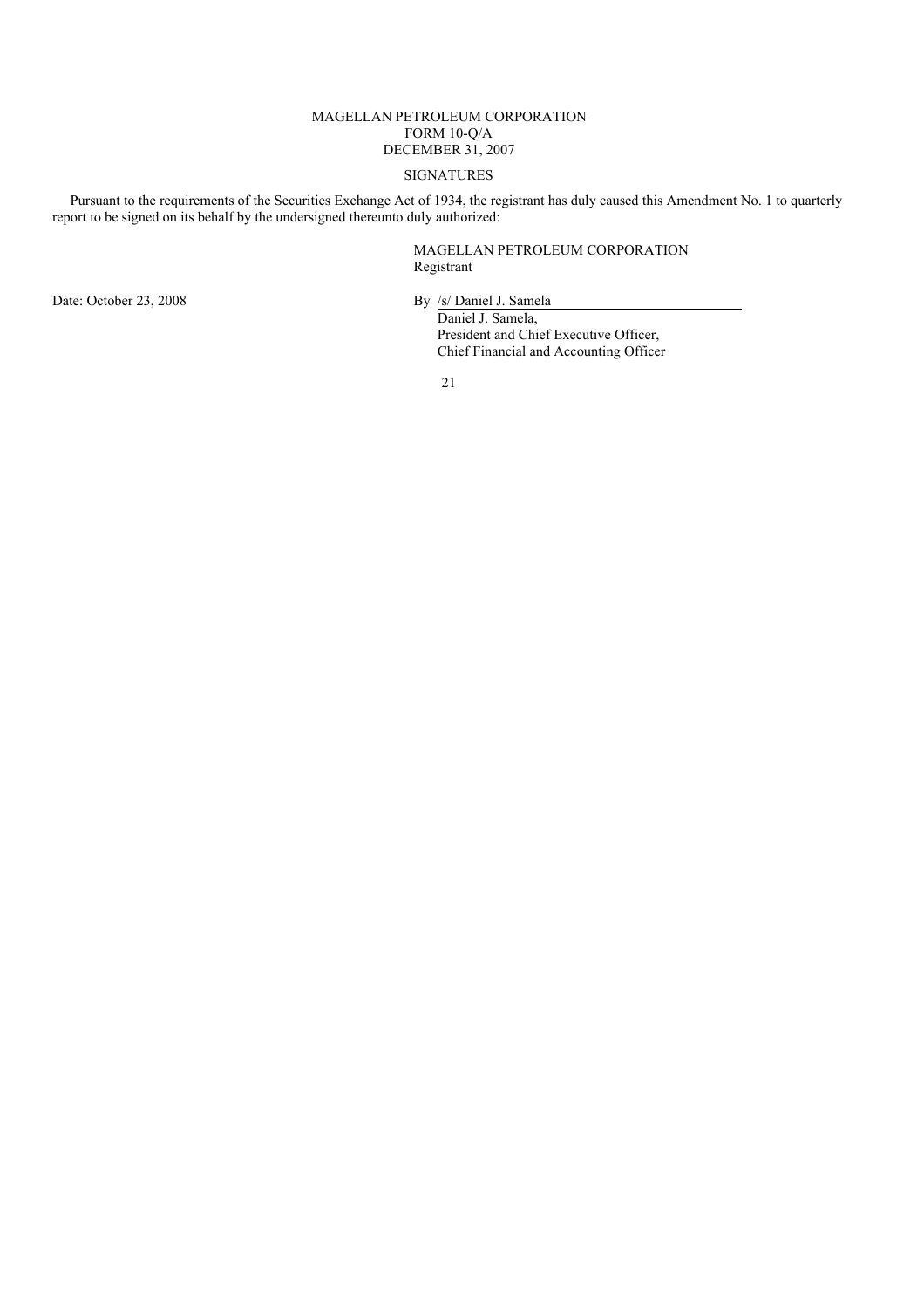# EXHIBIT 31

# RULE 13a-14(a) CERTIFICATIONS

I, Daniel J. Samela, certify that:

1. I have reviewed this Amendment No. 1 to quarterly report on Form 10-Q/A of Magellan Petroleum Corporation;

2. Based on my knowledge, this report does not contain any untrue statement of a material fact or omit to state a material fact necessary to make the statements made, in light of the circumstances under which such statements were made, not misleading with respect to the period covered by this report;

3. Based on my knowledge, the financial statements, and other financial information included in this report, fairly present in all material respects the financial condition, results of operations and cash flows of the registrant as of, and for, the periods presented in this report;

Dated: October 23, 2008 /s/ Daniel J. Samela

Daniel J. Samela President and Chief Executive Officer, Chief Financial and Accounting Officer